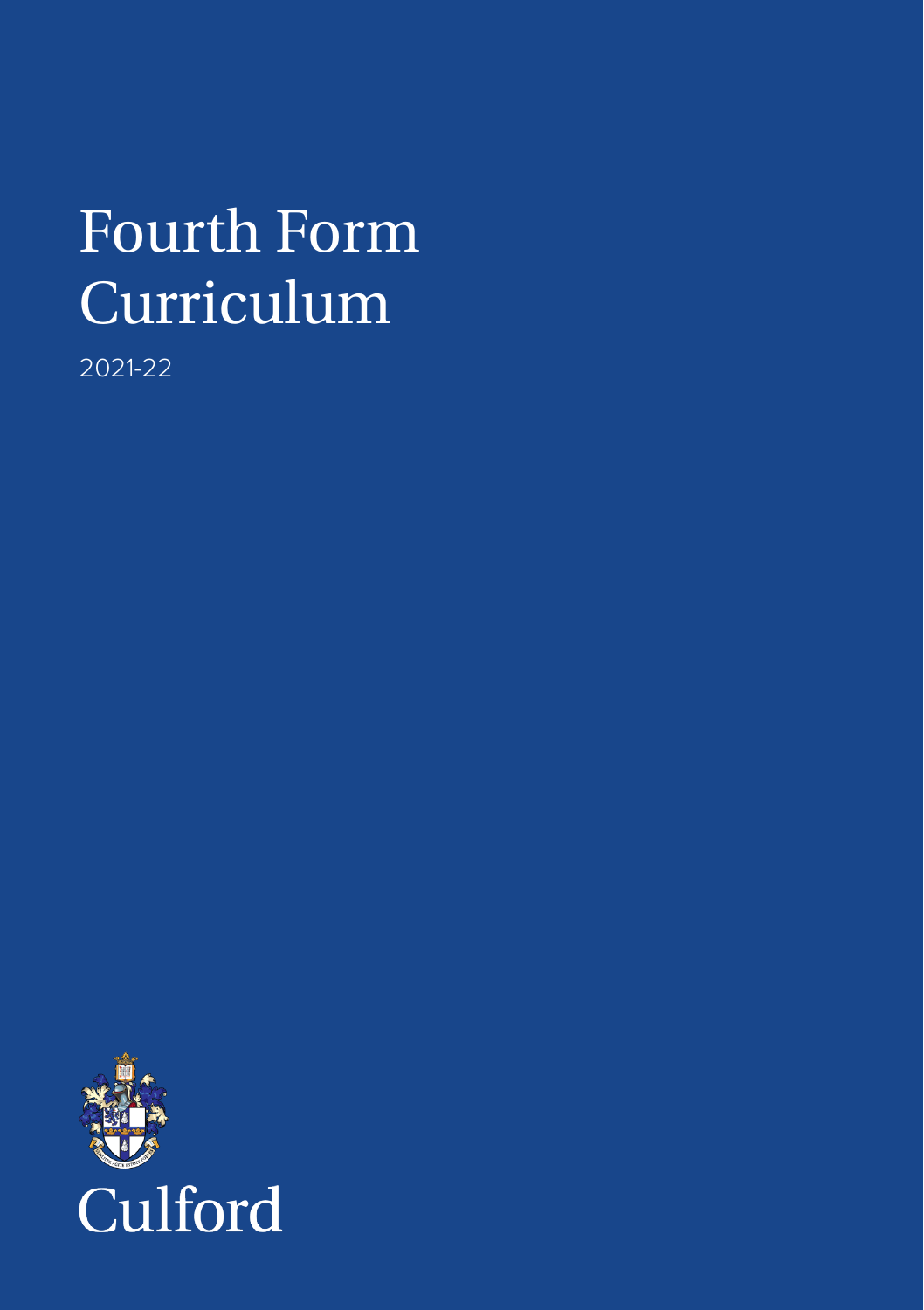### **Contents**

| The Academic Challenges of the Fourth Form | 3  |
|--------------------------------------------|----|
| Art                                        | 5  |
| Design & Technology                        | 6  |
| Drama                                      | 7  |
| English                                    | 9  |
| English as an additional language          | 11 |
| French                                     | 12 |
| Geography                                  | 13 |
| History                                    | 14 |
| Mathematics                                | 15 |
| <b>Music</b>                               | 17 |
| Learning for Life                          | 18 |
| Philosophy, Religion and Ethics            | 20 |
| Science: Biology                           | 21 |
| Science: Chemistry                         | 22 |
| Science: Physics                           | 23 |
| Spanish                                    | 25 |
| <b>Study Skills and School Values</b>      | 26 |
| Academic Expectations and Support          | 27 |
| <b>Effort Descriptors</b>                  | 29 |
| Academic Schedule Outline                  | 31 |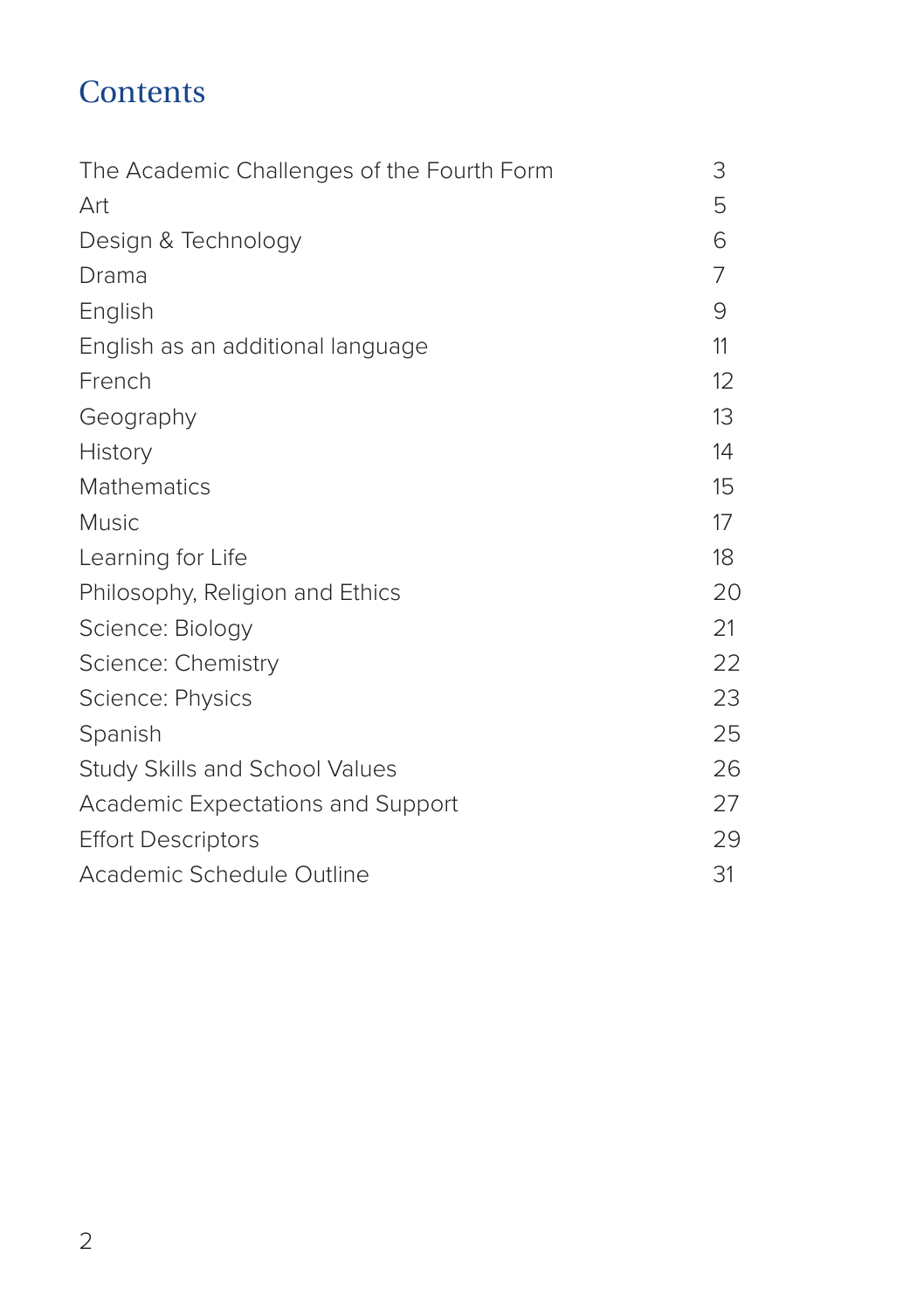# The Academic Challenges of Fourth Form

#### **Opportunities**

Entry into the Senior School is exciting and opens up many opportunities to develop potential and explore new avenues of knowledge. Therefore, we expect Fourth Form pupils to participate wholeheartedly in the academic experiences offered to them in and out of the classroom.

#### **Academic Expectations and Support**

We focus very much on blended learning, the complementary mixture of face-to-face and innovative on-line learning, using Google Classroom as our virtual learning platform. Academic expectations and support within this context are outlined fully on pages 27–28, but in essence, we expect pupils to be self-motivated and ambitious to achieve to the best of their ability. Organisation and pro-activeness are central to this success, and therefore we also expect pupils to focus on self-management, within an environment of support and guidance.

Attainment grades are extremely important, but as you can see from the Culford Learner Characteristic levels outlined on pages 29-30, we put considerable emphasis on the learning journey. In summary, it is important that pupils produce work, preps and test performances to a high standard relative to ability level; hit deadlines with their Prep; ensure that their Google Classrooms, books and files are always well organised; participate fully in all learning activities; arrive on time to lessons; bring the correct equipment to lessons.

It is also important that we help pupils focus on the school's key values with respect to their learning. These values are flexible, innovative, dynamic and resilient, and their meanings in terms of learning are outlined on page 30.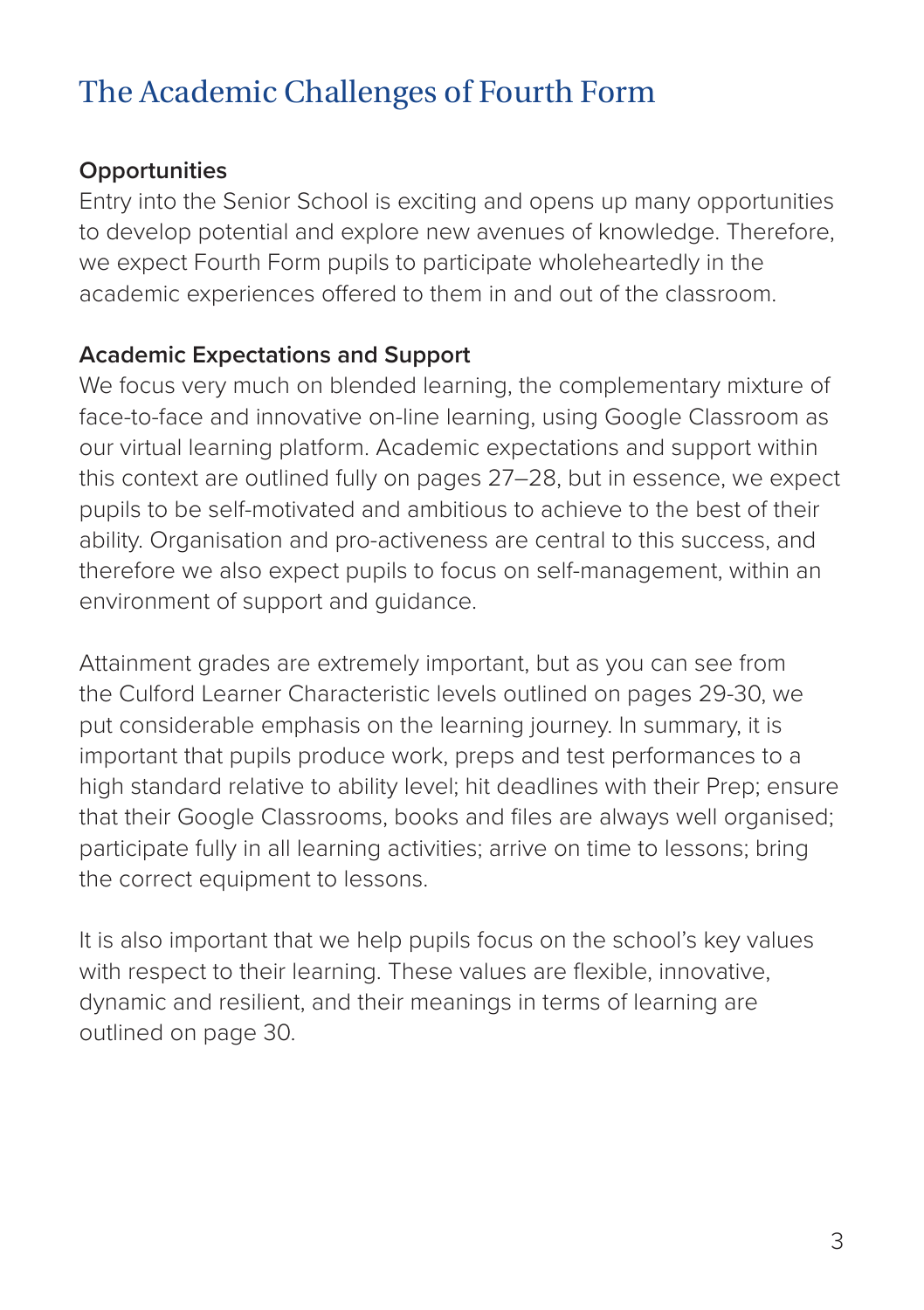Parents, tutors and subject teachers provide the necessary support to help pupils achieve the previously outlined expectations. We achieve this by liaising with pupils closely, and by checking their work regularly. Tutors also have one to one meetings with each tutee at least once every 10 days, to discuss academic progress.

We want to help pupils to use their time well in the early stages and give as much encouragement as possible, so that they learn to develop their talents in a positive way as they work towards their personal goals. We therefore provide pupils with a series of study skills sessions, as outlined on page 28.

### **Targets**

It is important to set short term academic targets and, in discussion with the tutor, each pupil therefore regularly decides upon realistic aims and objectives achievable by them with dedicated study. This enables them to make sensible choices for their GCSE course over the following two years.

#### **Curriculum and Academic Aims**

We hope that the brief outline of the curriculum which follows will give a useful overview of what is being studied in the Fourth Form and enable us to work together more fully in the best interests of each individual pupil.

In conclusion, at Culford we aim to develop pupils' independent learning skills, responsibility for learning, and academic leadership via guided, pupil-centred individualised blended learning and teaching, so that pupil confidence, enjoyment and academic success appropriate to ability level are enhanced.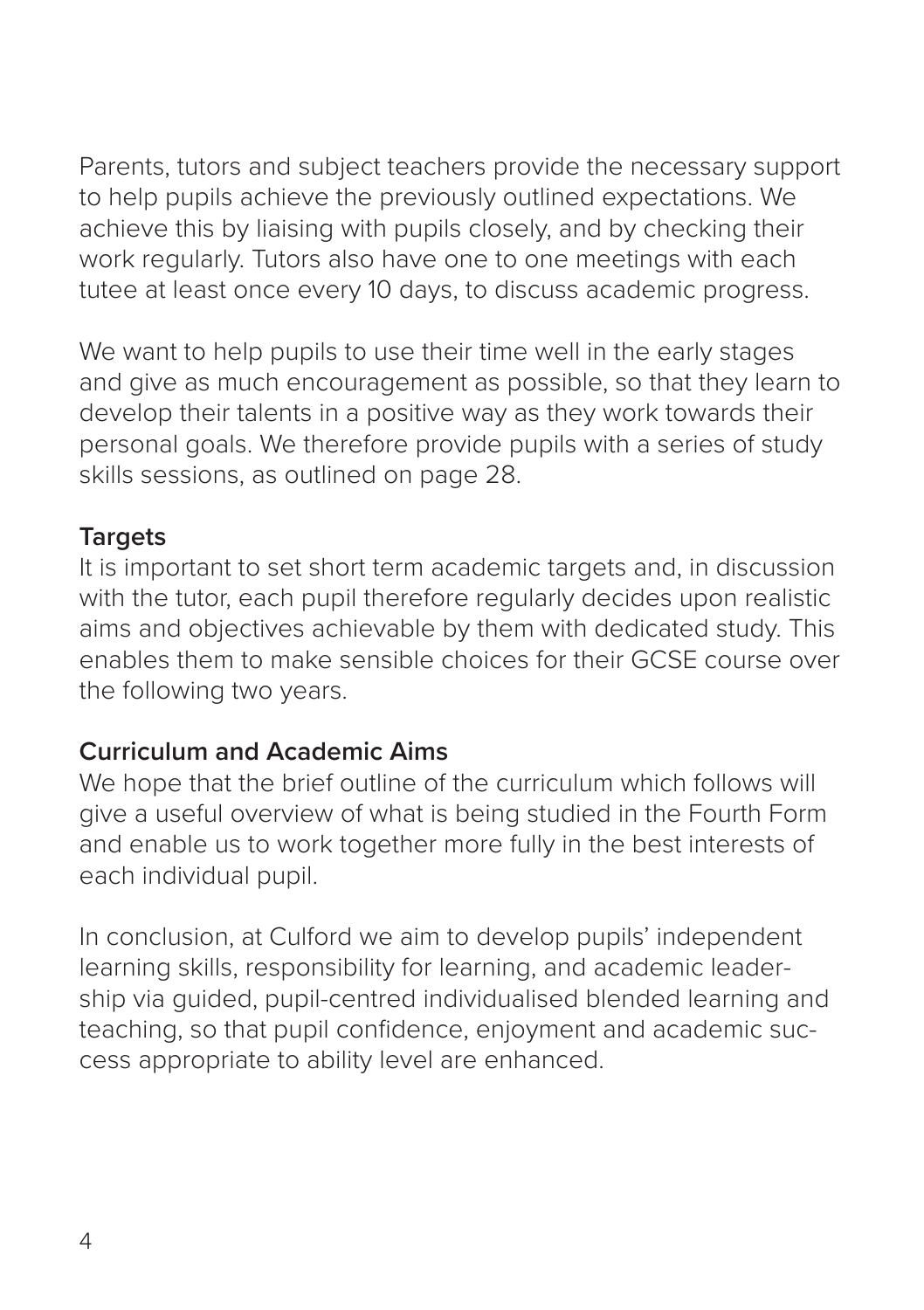# Art

The Fourth Form art and design course is seen as an exciting stepping stone toward GCSE. The work presented throughout the year will be a varied selection based on numerous techniques and materials, allowing all pupils to improve and discover new ways of creativity. Working thematically, the work covered will show evidence of investigation, experimentation, historical and critical analysis, and documentation in the form of a sketchbook or portfolio of studies and final realisation.

Work will vary on different themes throughout the year such as Architecture, War and Futurism.

It is an exciting year that opens up many varied creative opportunities.

### **Course Content**

Core skills of painting and drawing

Additional skills may include:

Printmaking Computer generated design **Collage** Mixed media **Photography** 

### **Background and Extension work**

- Research and investigation
- Contextual and historical analysis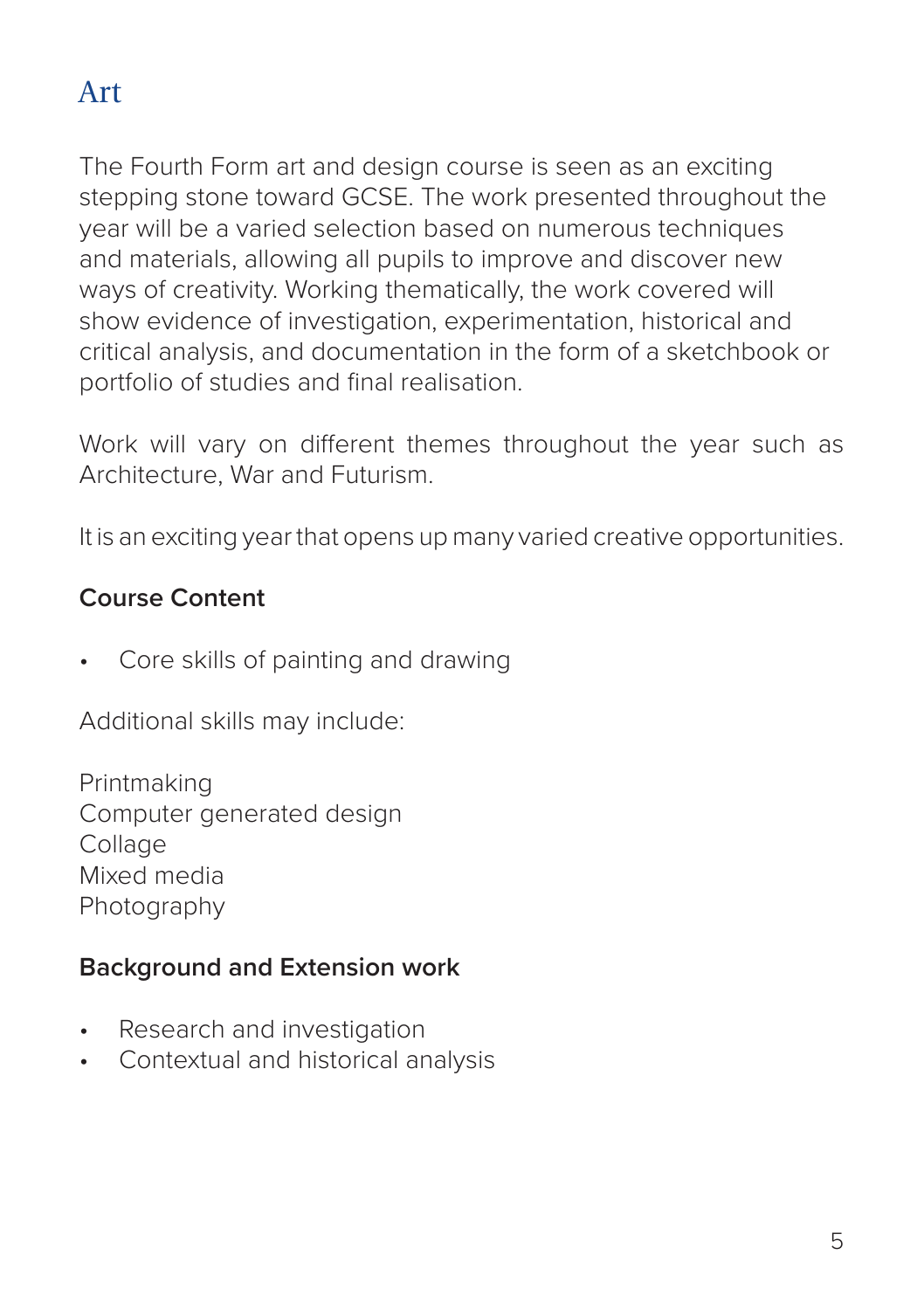# Design and Technology

The design and technology curriculum builds on the foundations laid in the Preparatory School and provides pupils with an insight into the options available at GCSE level.

Over the year we focus on two design and make projects; working through an iterative design process leading to the manufacture of two quality products.

Course content:

Through research, analysis and the construction of an acrylic clock, pupils develop their:

- Knowledge of materials
- Knowledge of manufacturing processes
- Iterative design skills, including ideation and the use of CAD
- Understanding of the role of a designer/client/stakeholder
- CAD/CAM skills

Through the design and construction of a blue tooth speaker system, pupils develop skills in:

- Application of knowledge to problem solving
- Designing and making an electronic product
- **Electronics**
- **Creativity**
- Sustainability
- Product Life Cycle

Extension work in Design and Technology:

- Attending any of the wide ranging after-school activities
- Offered by the department
- Entering external competitions
- Attending the Engineering Challenge workshop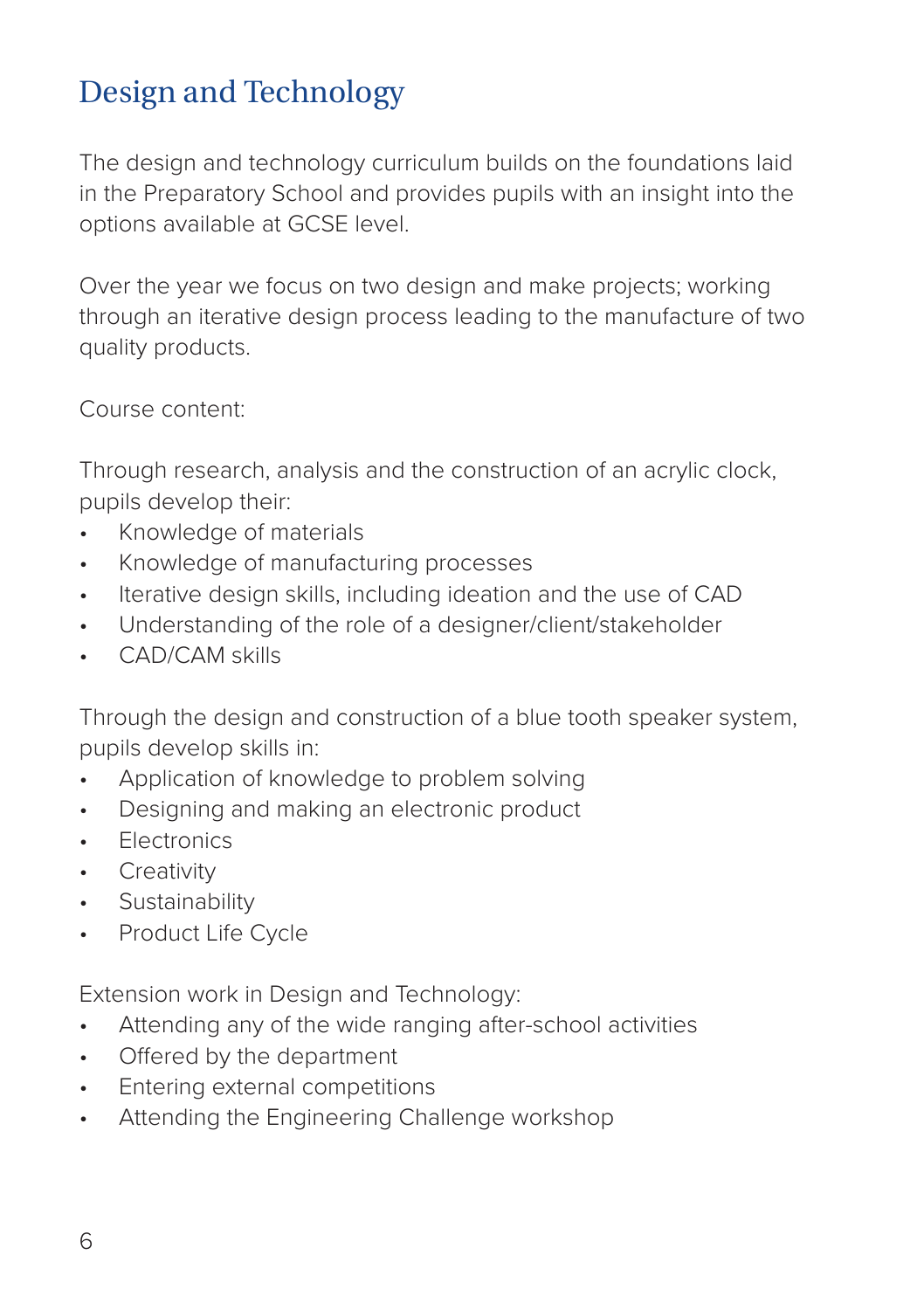### Drama

Drama allows pupils to be creative, expressive, and work both independently and as part of a team, whilst building their confidence and preparing them for all walks of life.

#### **Course content**

This is a very practical course where pupils will be introduced to a variety of skills, including script interpretation, physical theatre, devised drama, improvisation, and role play. Over the year pupils will also have the opportunity to perform scripted plays and create their own performances in small groups. The ability to manage projects and work independently is an important aspect of drama, and pupils have the opportunity to direct each other in a performance project at the end of the year which assesses all the performance skills they have learned over the year. As well as this, pupils will have the opportunity to analyse and evaluate their own developing drama skills throughout the year, formally assessing recordings of their own work.

The most important aspect of the drama course is that it enables pupils to develop their creative expression, experience a variety of different drama conventions and learn how to effectively evaluate their own performance skills whilst also having a great deal of fun exploring what practical drama has to offer.

#### **Extra-curricular Drama**

The programme of extra-curricular drama at Culford is thriving, with a production either in rehearsal or being performed. Many of these are open to the Fourth Form, and in the past pupils have taken part in the school musical, examples of which have been *Grease, The Addams Family, We Will Rock You* and *Les Miserables.*

Physical theatre and dance clubs prove to be very popular and are a great way for pupils to become involved in the performing life of the school.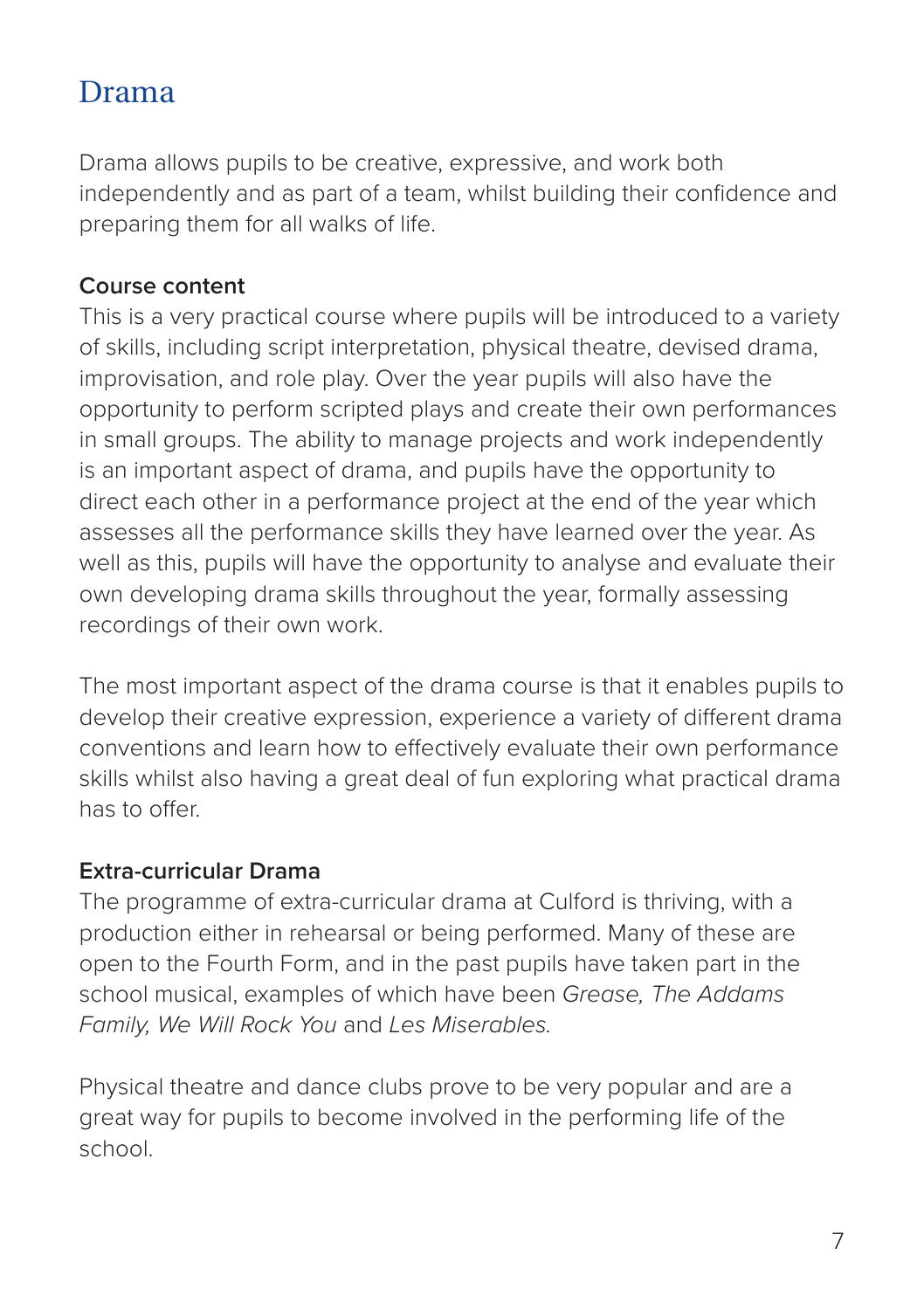# Drama (continued)

#### **Background and extension work**

- There will be a list of recommended books; the school library is wellstocked, and the teacher will guide pupils' reading
- Fourth Form theatre trip at least once a year with the English department
- Range of activities or class work covering e.g. physical theatre, technical theatre and contemporary dance
- Cross-curricular links to drama, which is taught as a discrete subject in the Fourth Form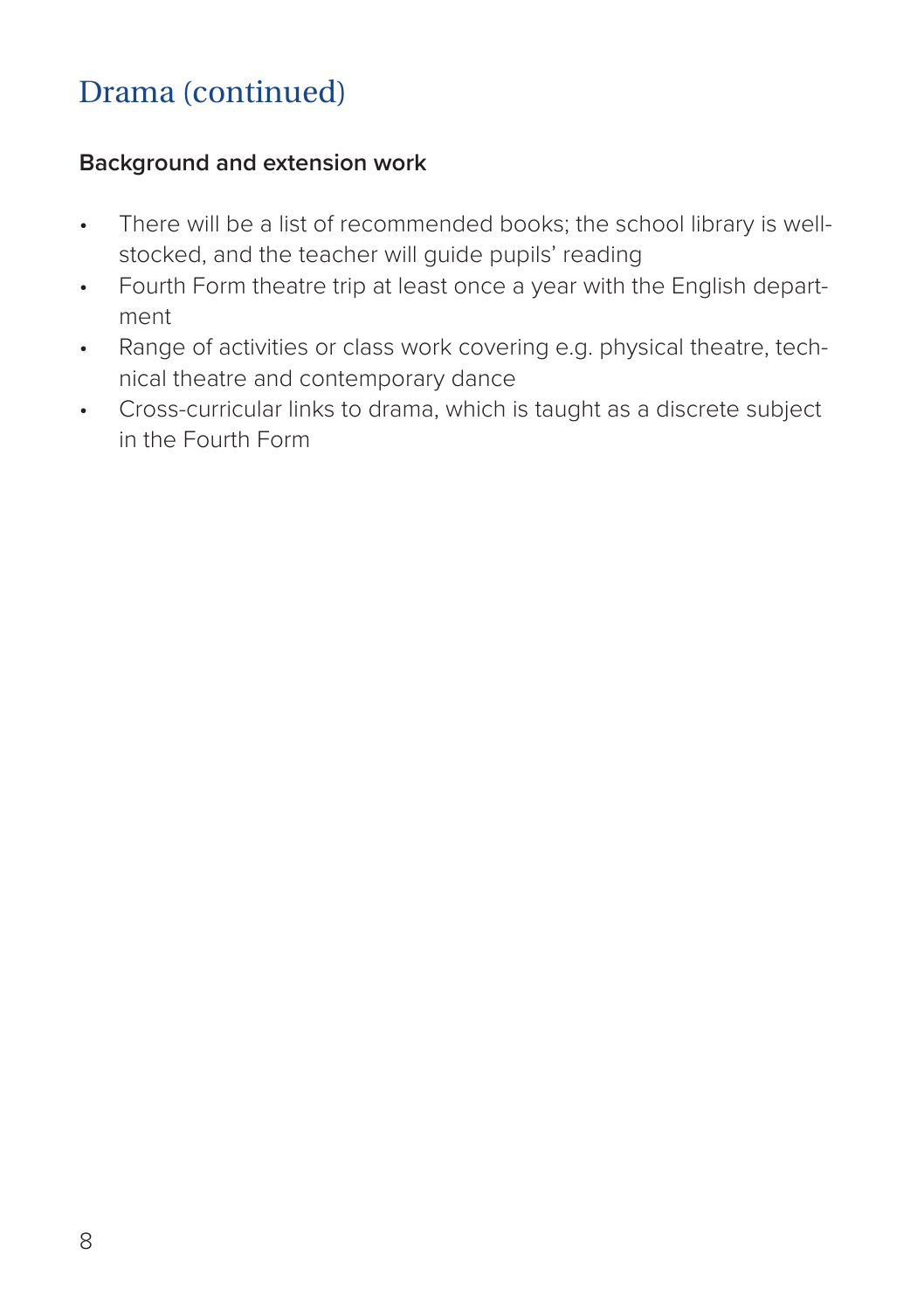# English

The Fourth Form English Programme of Study is designed to be a GCSE foundation year, giving pupils the concepts, skills and knowledge required to make a confident start to GCSE English Language and Literature in Lower Fifth.

Over the year, pupils study six different units. Each unit is designed as emphasising their development either as a writer or a reader, with a particular focus on the skills that will be necessary for GCSE.

#### **Unit Outline:**

#### **1. Memoir Writing (Writing Unit)**

In this unit, pupils learn to think as real writers, working through the writing process to produce a piece of autobiography or memoir. The emphasis here is for pupils to develop stamina as writers and to learn more advanced techniques, such as how to shape meaning through structure and symbolism.

#### **2. Literary Essay Unit (Writing Unit)**

The literary essay is a foundational writing type for GCSE Language and Literature, and why it is given such prominence in our Fourth Form Programme of Study. In this unit, pupils are taught how to structure a literary essay and will then apply this understanding to the fiction they have read in the previous unit. The emphasis here, though, is on their writing skills and we find that this separation of reading and writing, is hugely helpful in allowing them to develop as essayists.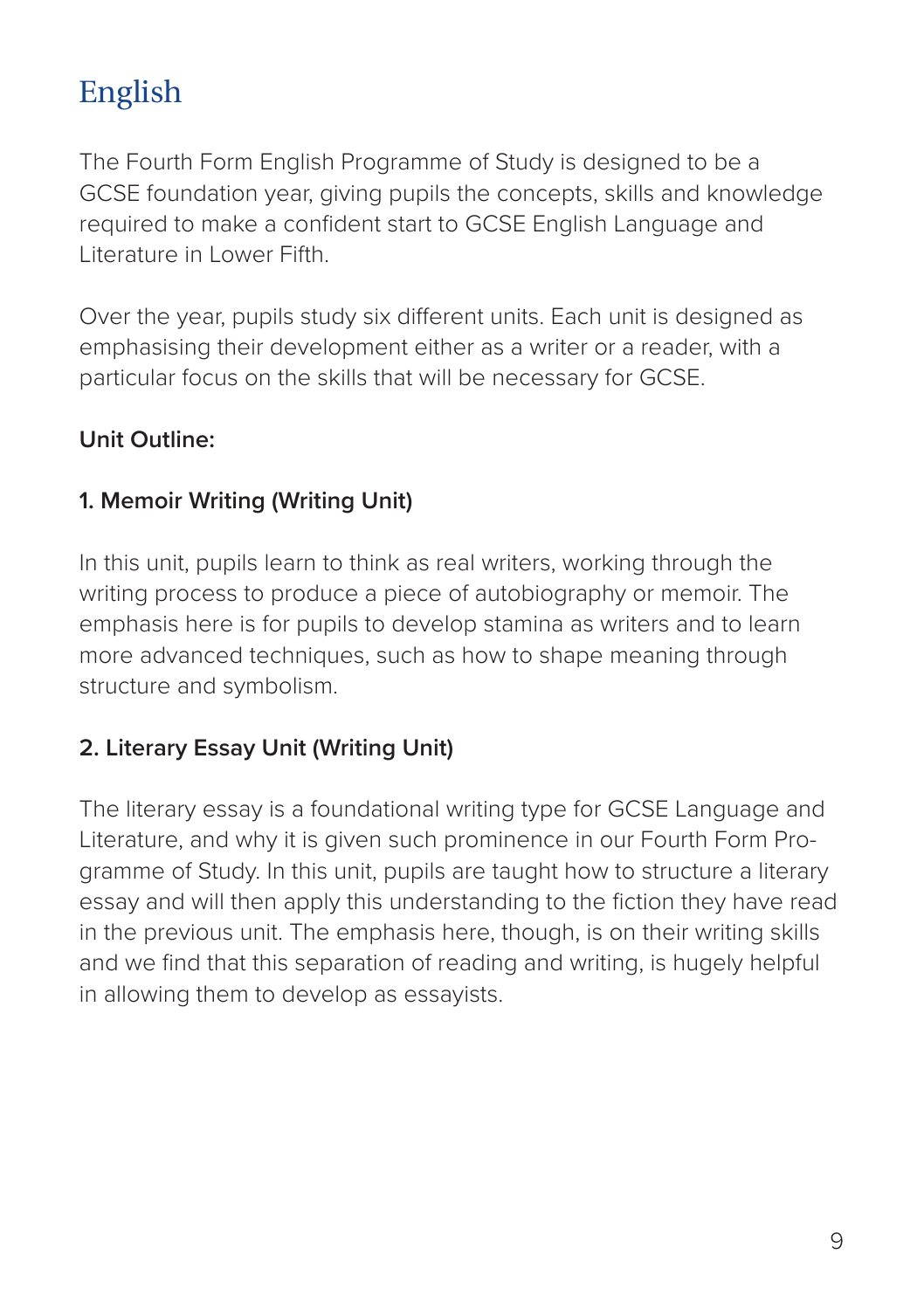# English (continued)

### **3. Unseen Analysis – The Gothic (Reading Unit)**

In both GCSE Language and Literature examinations, pupils are required to engage with texts that they have not encountered before. This unseen practical criticism is a fantastic, though demanding, test of a reader's ability. In this unit, we use extracts from a range of Gothic fiction to practise unseen analysis and to build a repertoire of questions that we can ask of any text as we read.

### **4. Writing to Argue (Writing Unit)**

In this unit, we return to a focus on writing skills. Building on the literary essay structure learnt in the first term, pupils learn to write short, argumentative essays. Using a variety of current themes, pupils are taught how to devise and structure arguments, and to enhance the quality of their writing through rhetorical techniques.

#### **5. Poetry Analysis (Reading Unit)**

Some refer to poetry as a foundational genre and we generally find that the close appreciation of poetry we undertake at this point is challenging but rewarding for our pupils. In this unit, we study poetry from a range of authors, considering what defines poetry as a genre and the wide range of techniques that poets employ to convey meaning.

#### **6. Whole-text study (Reading and Writing Unit)**

In the final term of Fourth Form, we begin the GCSE course. Here, through a close shared reading of John Steinbeck's Of Mice and Men, we bring pupils' writing and reading skills together. Pupils will not only explore the text in terms of its plot, language, character, set-ting and themes, but will also reinforce the essay writing skills they learnt in the first term.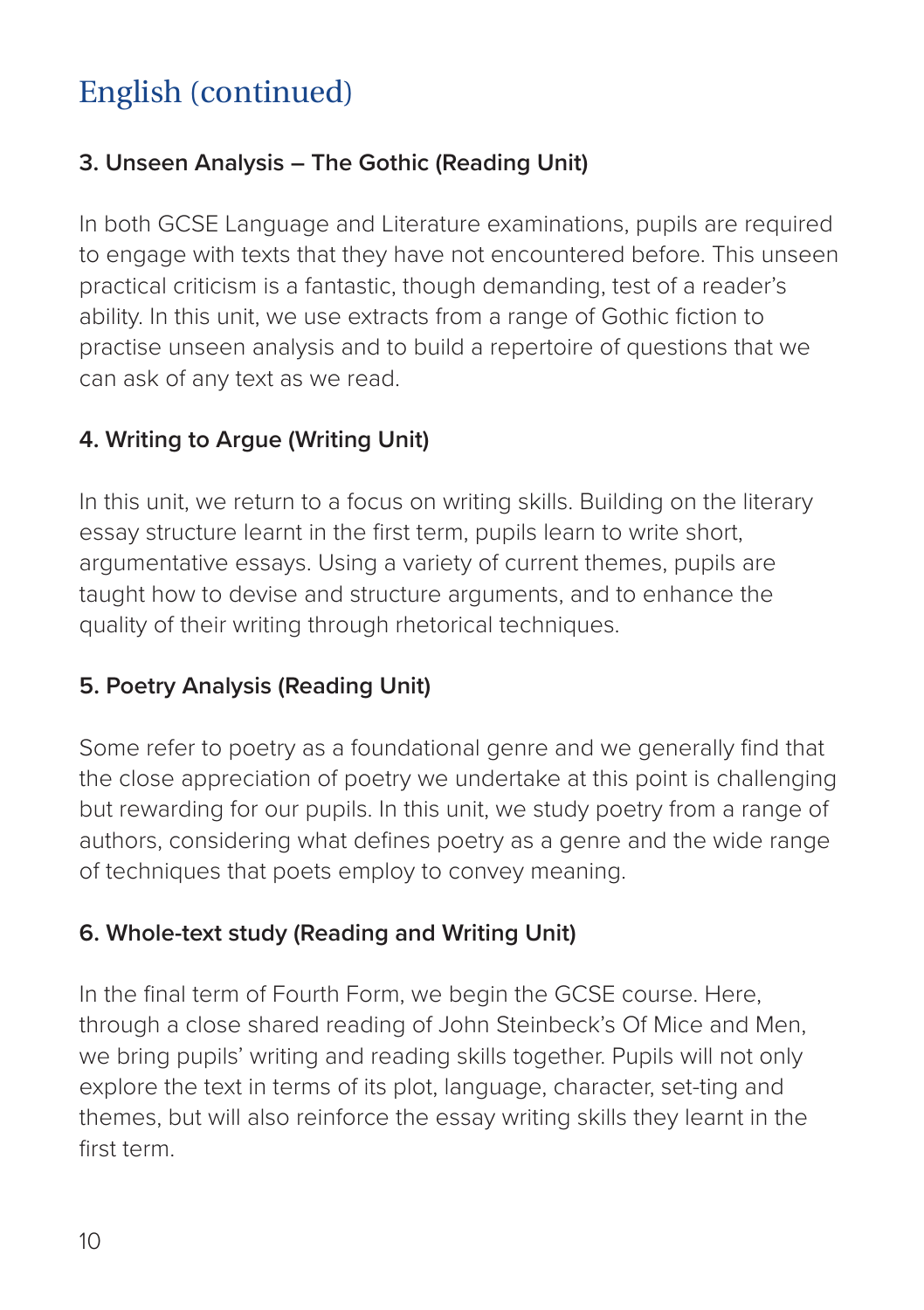# English as an Additional Language

Our aim is to help pupils for whom English is not their first language to acquire the skills they need in order to cope not only with everyday life in school but also with other subjects they are studying.

There may be an opportunity to take an external EAL examination during the Fourth Form year.

#### **Course content**

Emphasis is placed on the spoken word; by listening to and speaking English in a variety of situations, the pupils are enabled to develop fluency and gain confidence. Pupils also learn the grammar and vocabulary most relevant to their needs and they are helped to develop the skills they need in order to complete assignments across the curriculum. They learn to proof-read and redraft their writing. In addition they practise reading skills and learn strategies to help them deal with unfamiliar words. They are taught different techniques to help them learn new vocabulary. The course is up-to-date and full of variety, with plenty of opportunity for self-expression and fun.

#### **Extension work**

- Pupils are encouraged to make use of the wide range of books, magazines and DVDs available in the school library and in the EAL room. There are also directories of useful websites for language learners
- Reading books, watching films and writing reviews are activities built into the course, and pupils are encouraged to continue reading and listening for pleasure during their free time
- Pupils are also introduced to English newspapers and television news as important language learning aids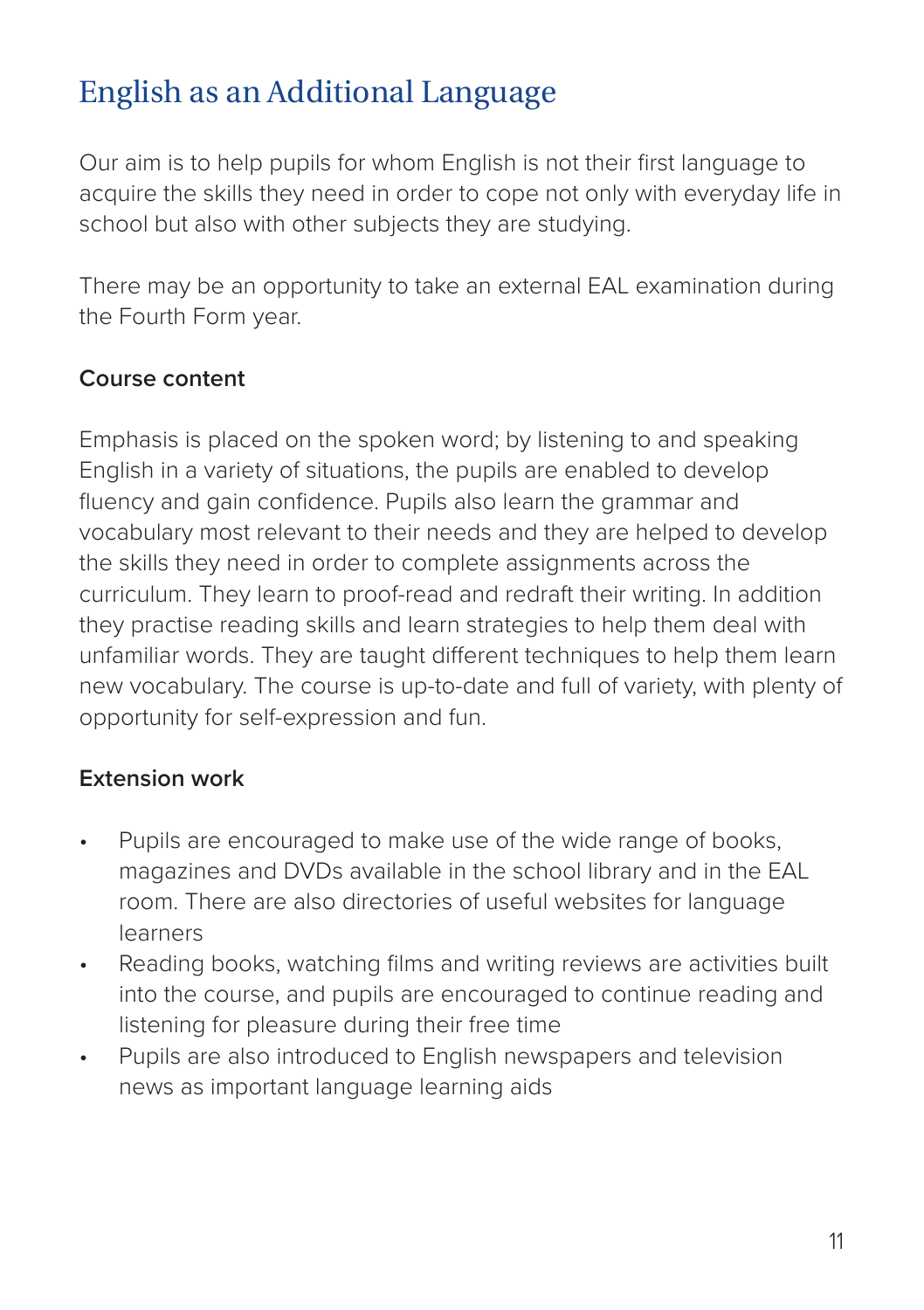# French

The four skills of listening, speaking, reading and writing are taught throughout the Fourth Form course, with great emphasis being placed on the pupils learning to speak and write accurate French.

#### **Course content**

All Fourth Form pupils will embark on a three year GCSE course in French giving plentiful time to go deeply into the topics and grammar while being supported and stretched at the same time.

#### **Grammar**

• Knowledge and use of the present, perfect, future and imperfect tenses of regular and irregular verbs and reflexive verbs; for some pupils also the conditional

#### **Topics**

- Family and relationships
- Going out with friends
- Role models
- Sport and music
- Technology, films and tv
- Cinema, actors and films
- Daily life
- Special occasions
- Festivals and Traditions

#### **Background Reading and Extension Work**

- Circumstances permitting all Fourth Form pupils will be invited to participate in a residential French trip in the Easter holidays
- Blended learning is central to educational principles and pupils will have constant access to the GCSE course through linguascope and activelearn.guage and the country and as a department we have a subscription to linguascope.com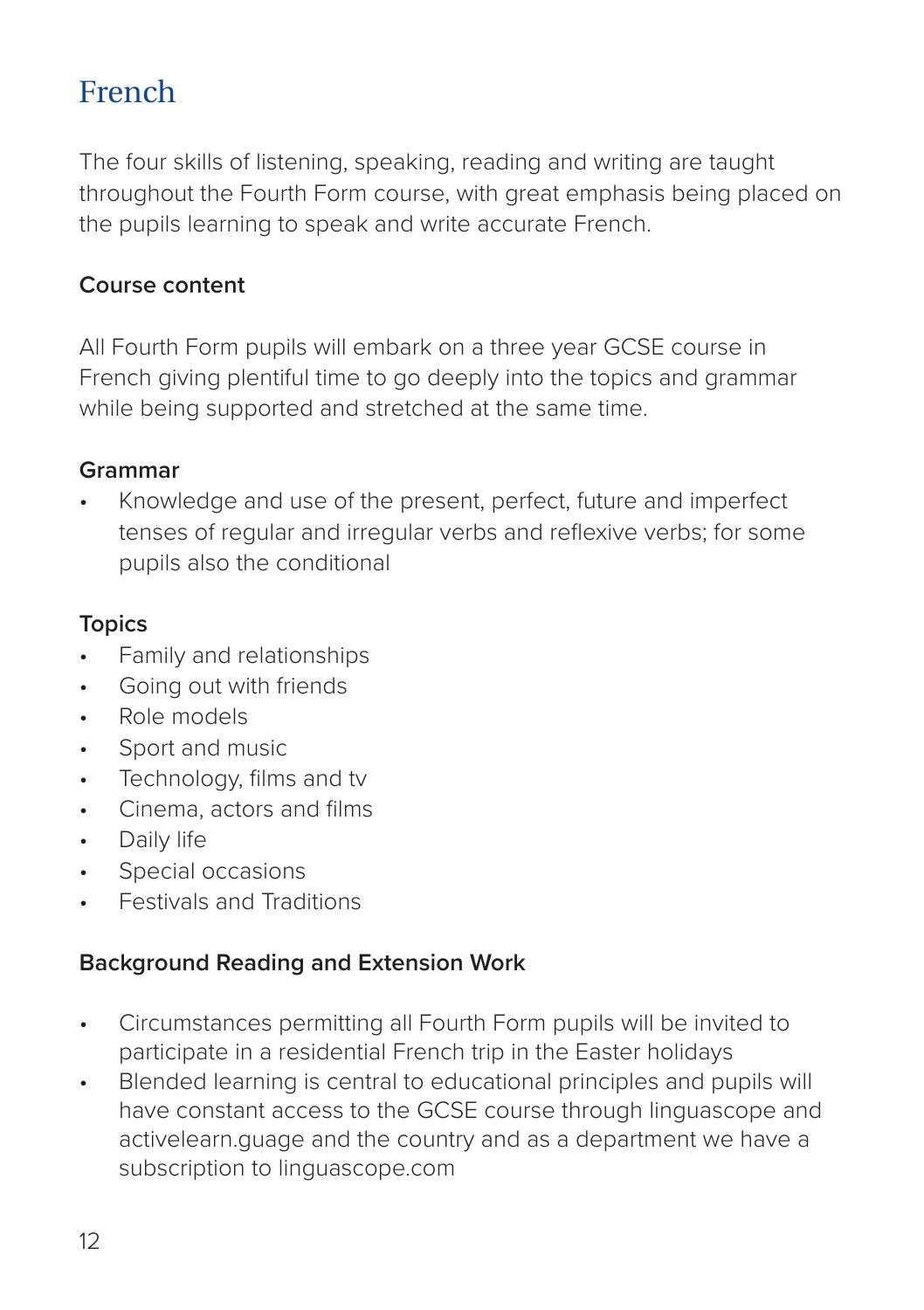# Geography

The Fourth Form geography course aims to provide pupils with the essential foundations necessary to gain a good IGCSE. Concepts such as uneven development, sustainability, interdependence and globalisation are introduced within distinct themes.

#### **Course Content and Themes**

- Place and the UK. The aim is for students to understand: how the UK fits into the world, how their place fits into a community and how they and others feel about place. It also introduces pupils to many mapping skills.
- Nepal. Pupils will study the impact of Plate Tectonics on the country and how tourism is effecting both the economy and the environment.
- Extreme Weather events. Pupils learn the science behind tornadoes, hurricanes, and drought, and study the impact of these events.
- Antarctica. Pupils will study how tourism and climate change is impacting the continent.
- ICT and individual enquiry work are an integral part of the course. Pupils will be introduced to GIS mapping.

#### **Background Reading and Extension Work**

• Learning through Internet sites and newspaper articles is encouraged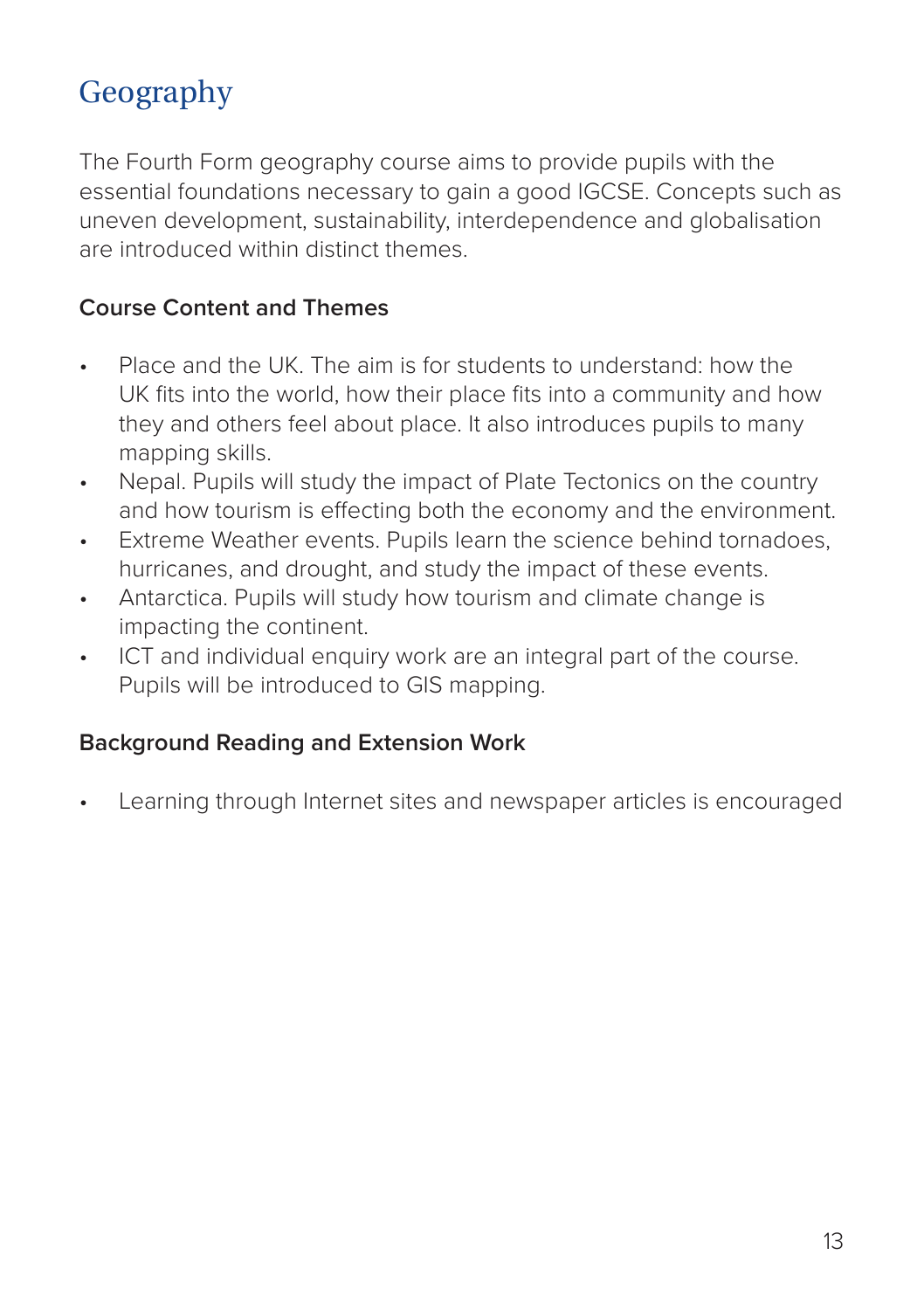# **History**

The history curriculum in the Fourth Form compromises an exciting and engaging introduction to the GCSE 9-1 course. Over the course of the autumn and spring terms, pupils are introduced to important historical concepts such as change and continuity by looking at the history of medicine in Britain from the medieval period to the present day. This fascinating course looks at the role of individuals, institutions and technology in the development of understanding about causes, prevention and treatment of disease. Within the chronology of the course, pupils will also learn about some of the key historical events in British history over the last 800 years. In the summer term, pupils then go onto to study a specific historical environment. At Culford, this is a study of the trenches of World War One. This ties in with the end of year trip to the Battlefields of the First World War in the last week of term.

#### **Course Content**

- 9-1 GCSE Unit 11: Medicine in Britain, c1250–present
- Key Events in British History, c1250-present

#### **Teaching Methods and Extension work**

- We make good use of ICT, including Google Classroom, interactive whiteboards, virtual reality and a wide variety of online learning resources
- We use a wide range of cultural material including film and music to enhance the learning experience and to enable pupils to question the representation of people and events
- In the school library we have a large number of relevant books, both factual and fiction, which enable pupils to gain a wider understanding of topics covered. Titles of these are given to pupils at the start of the course
- Personal research encourages independent learning sup-ported by teachers; pupils will learn to work by themselves and in groups to solve challenges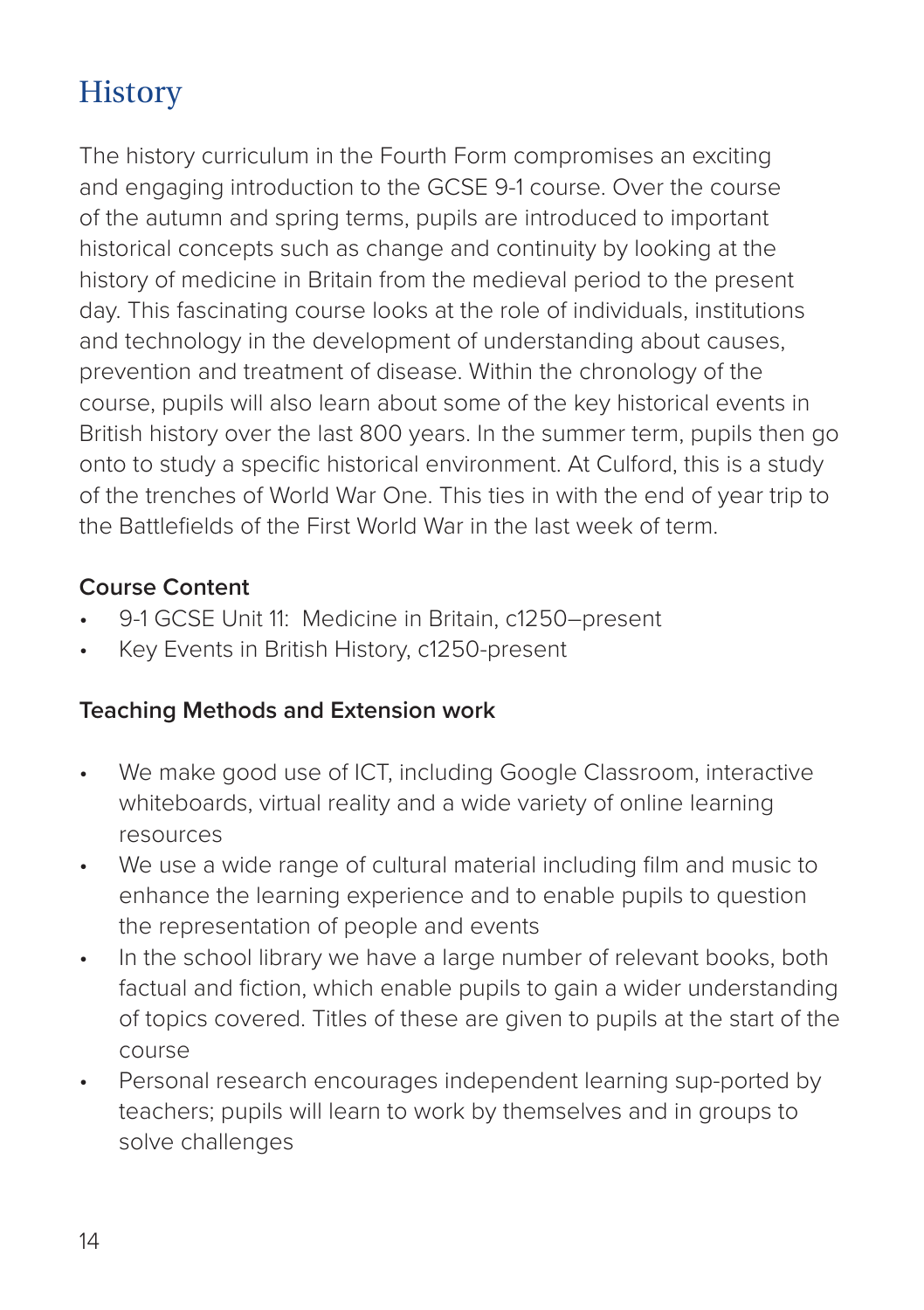### **Mathematics**

In the Fourth Form we complete the Key Stage 3 syllabus and all the groups begin Key Stage 4, studying Edexcel IGCSE Maths, 4MA1. We endeavour to enable pupils to work at the optimum pace for their particular ability level which means that different sets work at different rates and to different levels. The top group may go on to sit their IGCSE one year early at the end of the Lower Fifth, followed by an additional mathematics qualification in the Upper Fifth.

#### **Course Content**

- Number
- Algebra
- Shape, space and measure
- Statistics and probability
- Investigational work
- Problem solving techniques and competition mathematics

#### **Background Reading and Extension Work**

#### **Books:**

**The Number Devil**  by Hans Magnus Enzensberger

#### **1089 and All That - A Journey into Mathematics**

by David Acheson

#### **Websites:**

The following sites contain work for all ages and levels of pupil.

Questions from the United Kingdom Mathematics Trust: https://www.drfrostmaths.com/index.php

Nrich (Cambridge): http://nrich.maths.org/public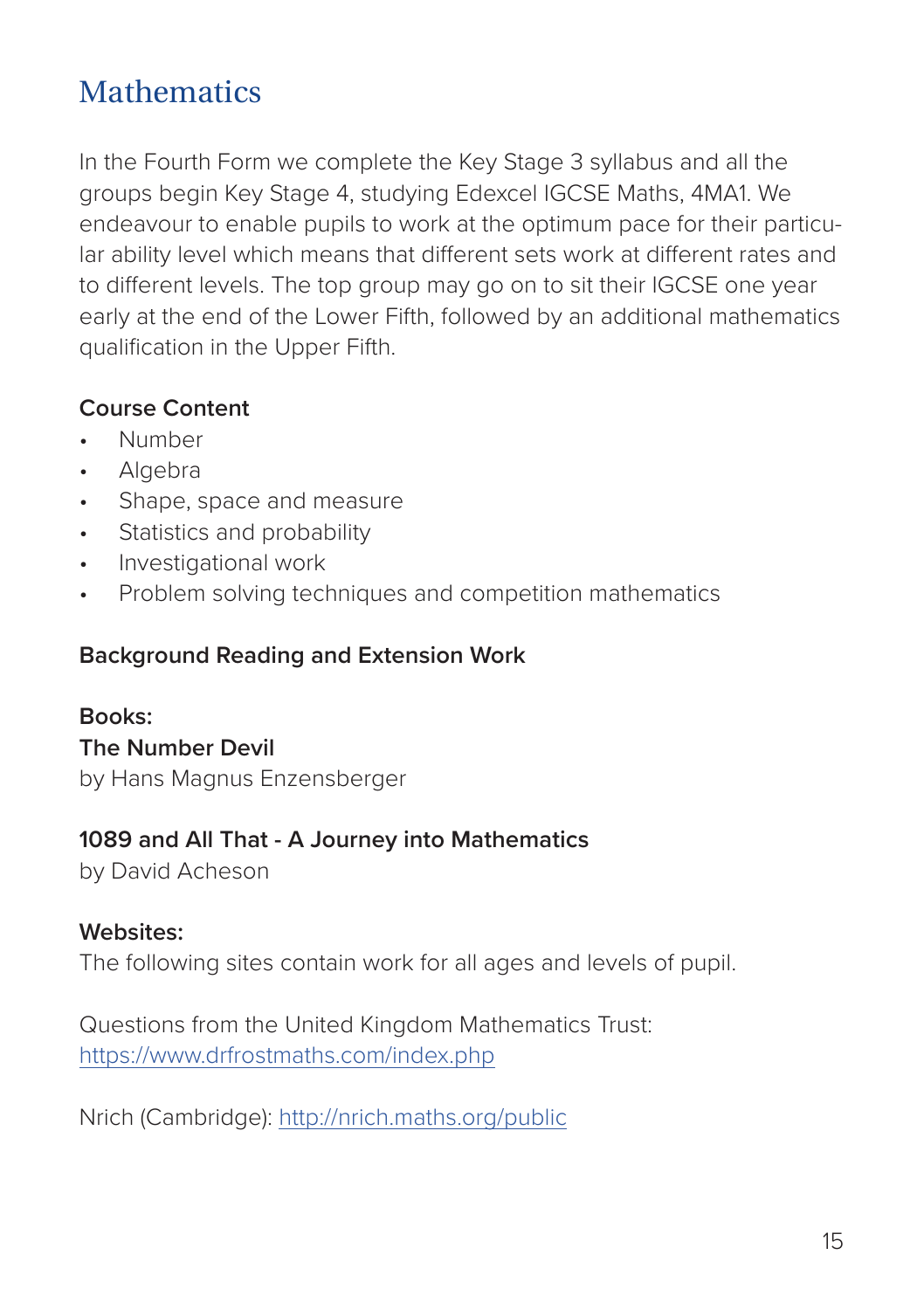# Mathematics (continued)

Pupils will study topics from this list:

#### **Number Work**

Rounding numbers Using a calculator Negative numbers Percentages, ratio Fractions Estimating Surds

#### **Algebra**

Language of algebra **Brackets** Solving linear equations Straight line graphs Gradient of a line **Inequalities** Quadratic equations/graphs

#### **Shape, Space and Measure**

Polygons and circles **Trigonometry** Areas of triangles, parallelograms, trapezia and circles Scale drawings and bearings Pythagoras' theorem

#### **Handling Data**

Frequency distributions Mean, mode, median, range Probability Cumulative frequency Conversion graphs Real life graphs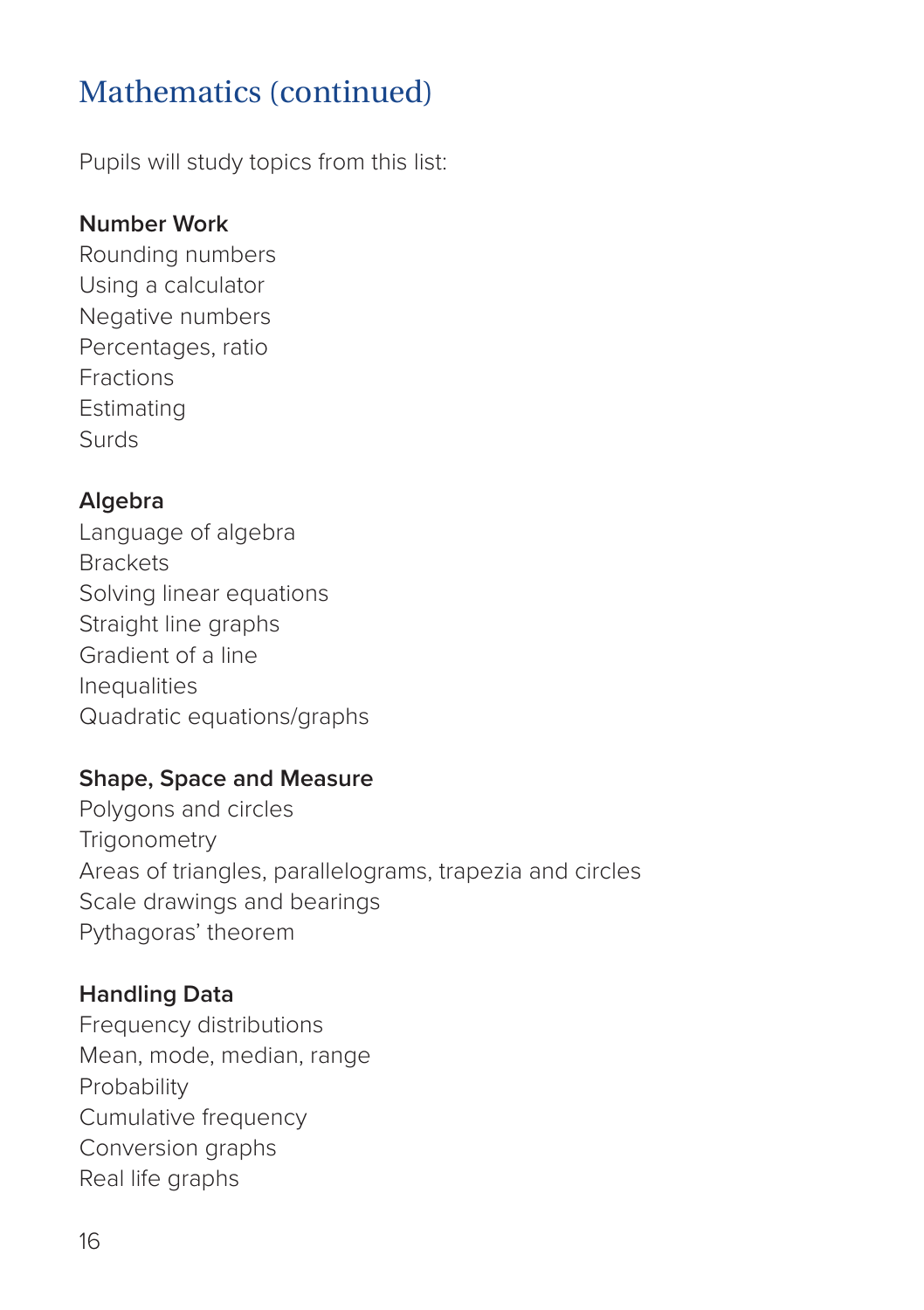### Music

All Fourth Form pupils receive one lesson of music per week. The course covers the music skills of listening, composing and performing. A variety of different styles of music will be introduced, including western art music, popular music and selected world music. Simple composition structures will also be examined and pupils will be encouraged to write their own compositions.

In addition to class music offered within the academic curriculum, lessons in piano, most orchestral instruments, singing and percussion are offered on an individual basis.

The School also offers a starter scheme for Fourth Form pupils who wish to experience learning an orchestral instrument on a trial basis. A term's free lessons will be offered. This is likely to be a shared lesson with one other pupil. An instrument and music will be provided free of charge. Further details can be obtained from the Director of Music.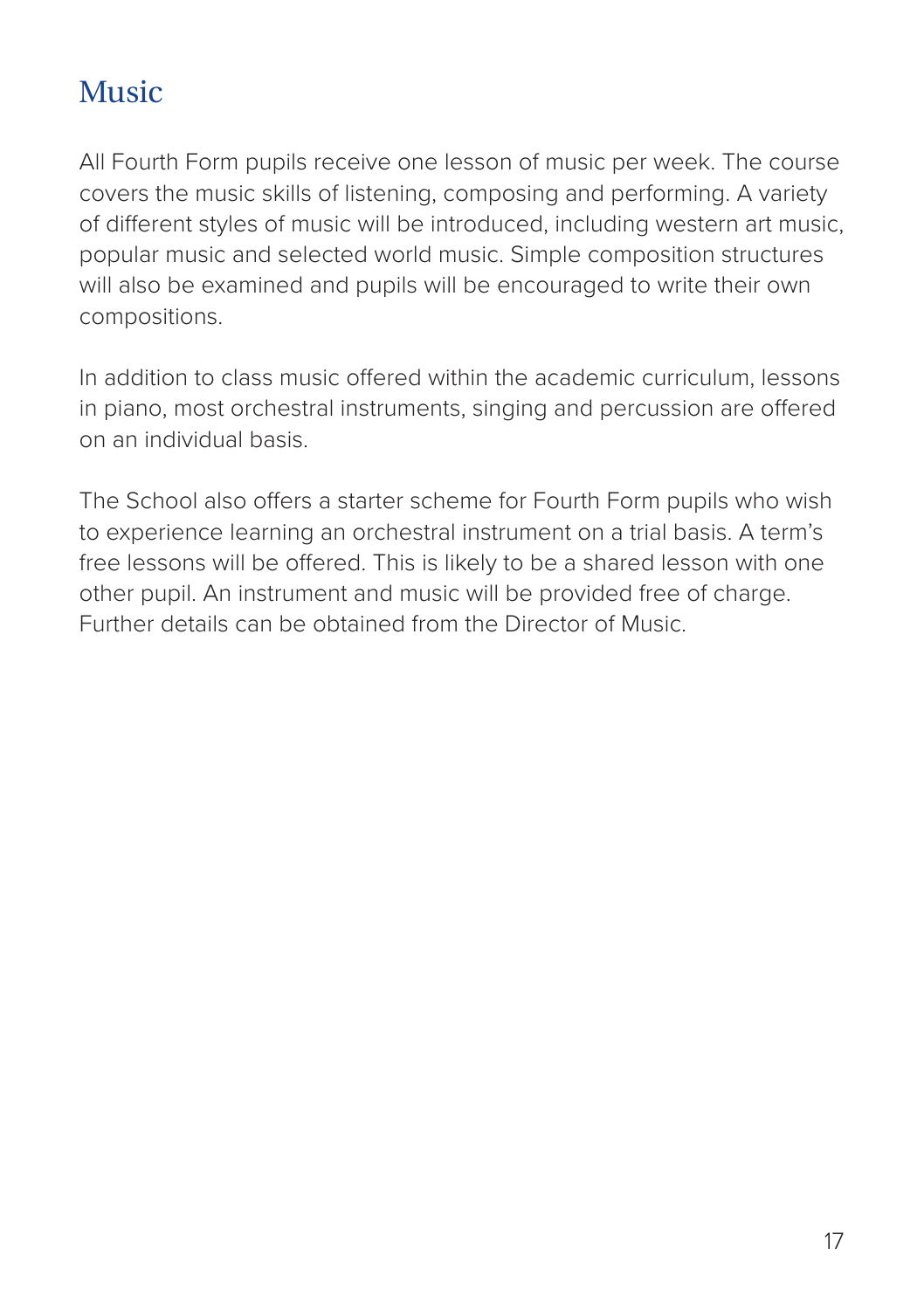# Learning for Life (PSHCE)

Learning for Life is a new curriculum that incorporates the PSHCE curriculum, the RSHE curriculum and the new statutory Relationship and Sex Education (RSE) guidance, along with various other topics and values.

Adolescence is a time when young people undergo major transitions and begin to develop autonomy and independence. At the same time, they are expected to cope with academic and social pressures, changing dynamics in relationships with family and friends, and increasing exposure to adult concerns such as drugs, drinking and sexuality. Learning for Life gives pupils opportunities to find out about and discuss, in a safe environment, topics that are relevant to their lives.

The Learning for Life curriculum at Culford aims to promote the physical, social, health and mental well-being of the individual by:

- Enabling pupils to consider their own attitudes and values, as well as those of other people
- Providing comprehensive, unbiased and correct information
- Enhancing pupils' self-esteem and self-confidence
- Developing informed decision-making and problem-solving
- Developing personal, emotional, social and communicative skills

The PSHCE curriculum is part of the wider school ethos of promoting self-respect for others, which is evident in the pastoral system, the peer mentoring, and buddy system of new pupils within the Houses at Culford School. It also encourages pupils to build those skills vital within positions of responsibility, service and leadership offered to them throughout their time at Culford. Pupils also expect to be treated, and to treat each other, in a way that reinforces the messages conveyed in the PSHCE curriculum.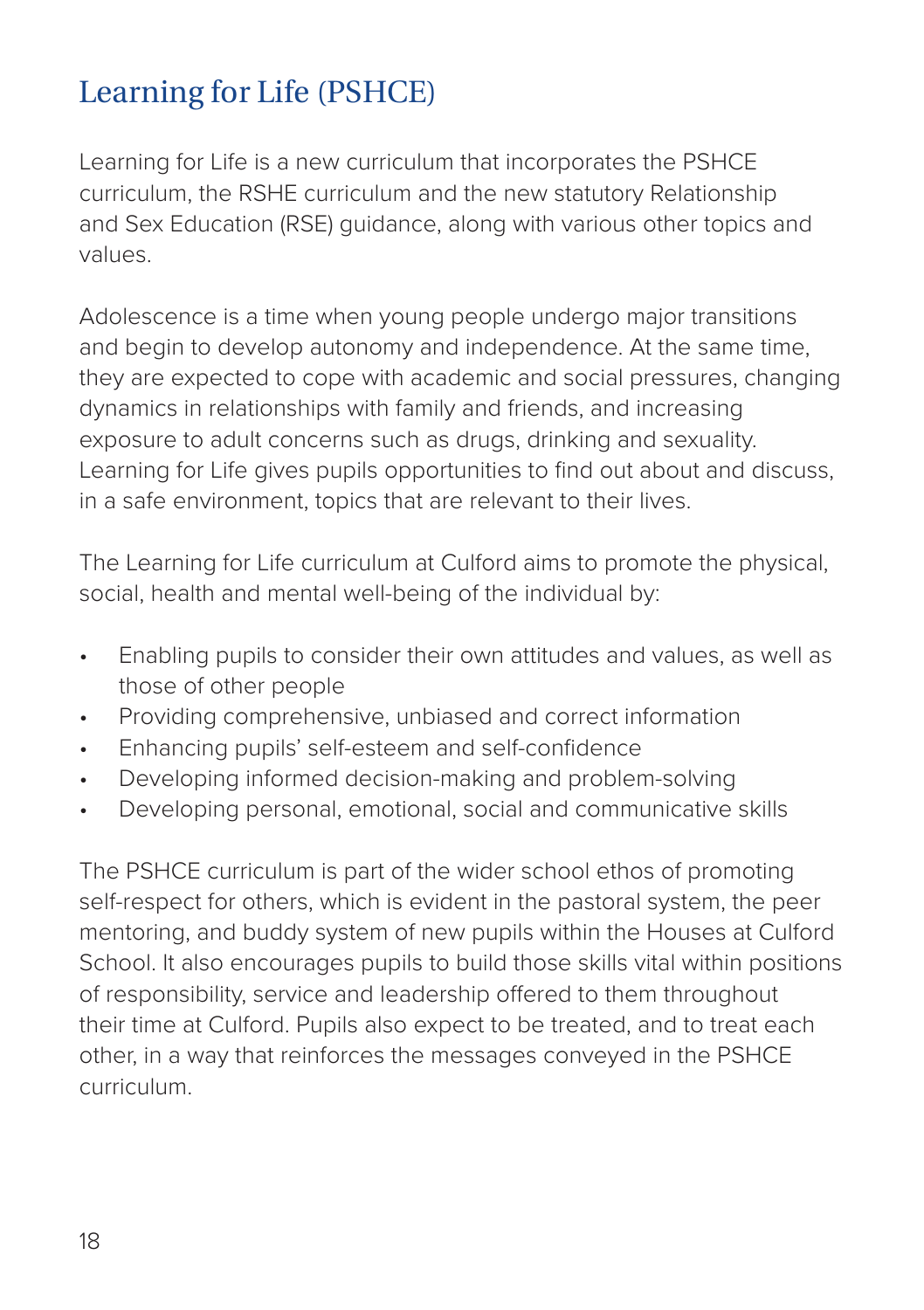# Learning for Life (continued)

The School is both a member of the PSHCE Association and a chartered school of PSHCE.

The Fourth Form have Learning for Life seminars take place after school on a Friday during the Autumn term, as well as weekly timetabled lessons during the Spring and Summer term. These will take the form of presentations and workshops, some using the skills of those in-house, and others using the expertise of outside providers. It is important that these sessions are interactive rather than didactic, allowing pupils to explore their own responses to issues

An example of topics covered in seminars and timetabled lessons are:

- Respect and Friendships
- First Aid
- Career choices
- Lifestyle balance, sleep, diet and exercise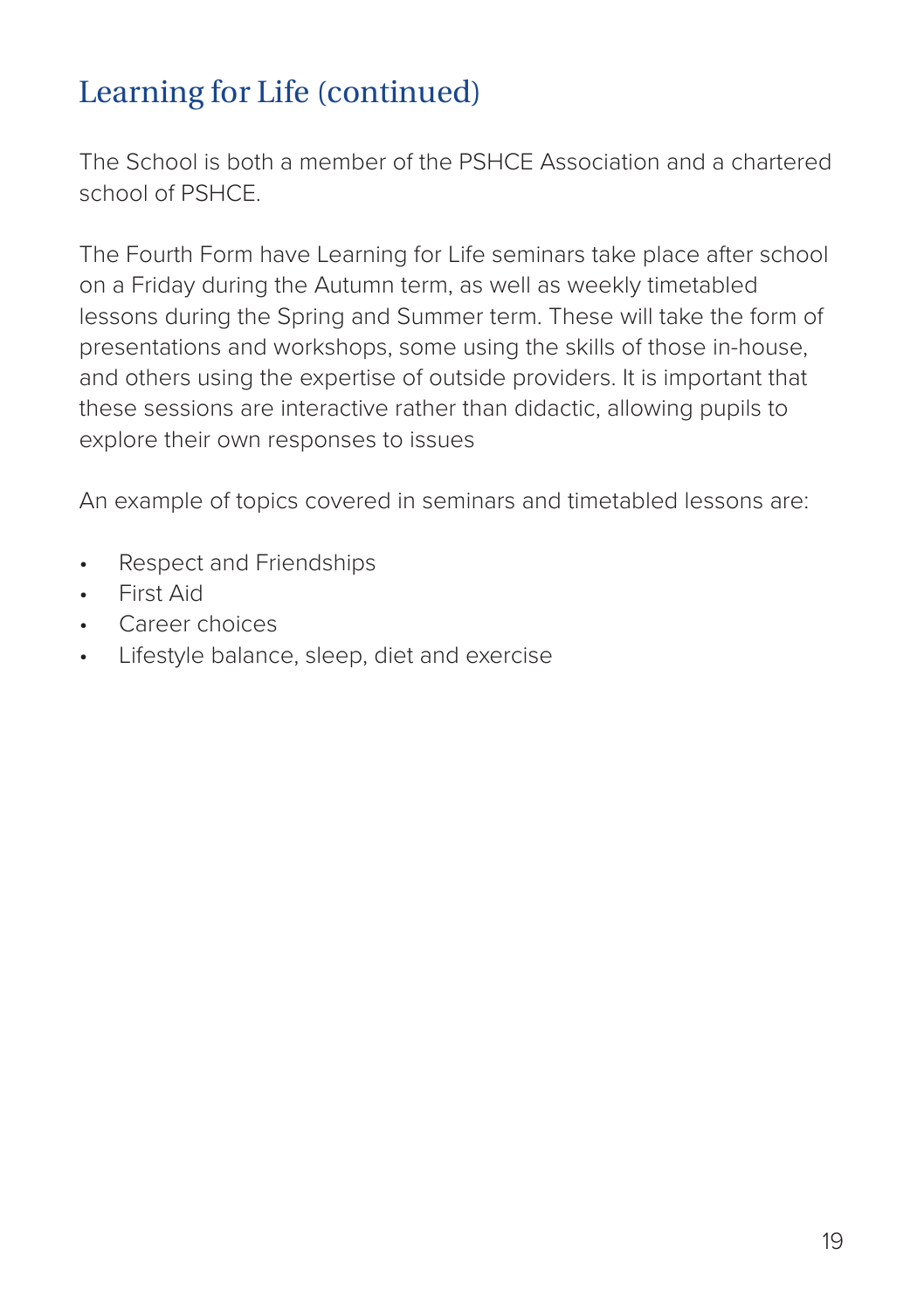# Philosophy, Religion and Ethics

The Fourth Form course offers an introduction to the three areas of study: philosophy, religion and ethics. Pupils will gain the skills and confidence to discuss and debate respectfully with those of different views, and will explore key philosophical, religious and ethical debates in the context of society. Pupils will also develop key skills that will fit them for further study in this subject: critical thinking, analysis and independent learning.

### **Course Content**

#### **Autumn Term 1: Introduction to the Study of Religion**

- Exploring how we define 'religion'.
- Investigating the seven dimensions of religion in different religions and cultures.

#### **Autumn Term 2: Philosophy of Religion**

- Understanding key philosophical terms and arguments
- Debating the existence or non-existence of God through study of teleological and cosmological arguments and the Problem of Evil.

#### **Spring Term 1: Holocaust Memorial Project**

Reflecting on the Holocaust: independent research projects

#### **Spring Term 2: Islam**

- Exploring the key beliefs and practices in Islam
- Reflecting on issues in Islam and contemporary society (e.g. the role of women in Islam, burkini bans)
- Critically considering perceptions of Islam: terrorism and Islam in the media

#### **Summer Term: Ethics**

- Learning about key ethical theories such as utilitarianism and applying them to ethical scenarios
- An independent project investigating an ethical issue in contemporary society (e.g. feminism, fair trade, environmental ethics)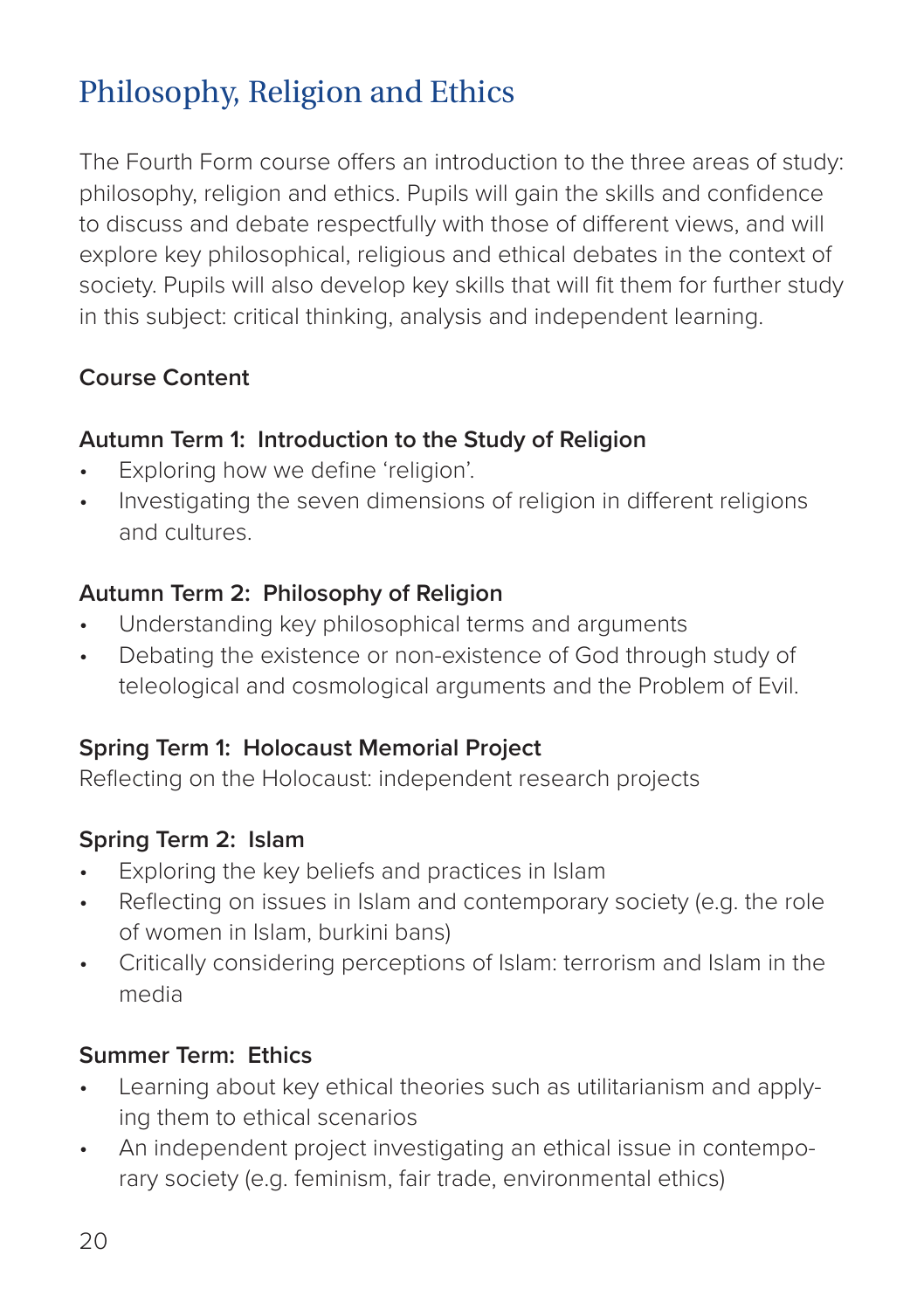### **BIOLOGY**

#### **Autumn Term**

The following topics are covered to ensure all pupils have a sound knowledge of the basics of biology prior to the start of the GCSE course. Some of the topics in the first term are challenging and will filter into demanding topics covered in Upper Fifth.

#### **1. Recap of previous work, including:**

Diffusion, osmosis and foetus growth Reproduction Puberty and menstruation Fertilisation and basic genetics Variation and natural selection

### **GCSE – for the start of Spring term to the end of Fourth Form**

#### **2. Cell Structure, including:**

Prokaryote and eukaryote Cell organelle structure and function Conversion of units Magnification calculations

#### **3. Cell Transport, including:**

Diffusion and osmosis Factors that affect diffusion Investigation work

#### **4. Non-communicable disease, including:**

Effect of lifestyle on health Fitness and diet and link to disease Smoking and link to disease Alcohol and pregnancy Development and treatment of cancer Lifestyle and type 2 diabetes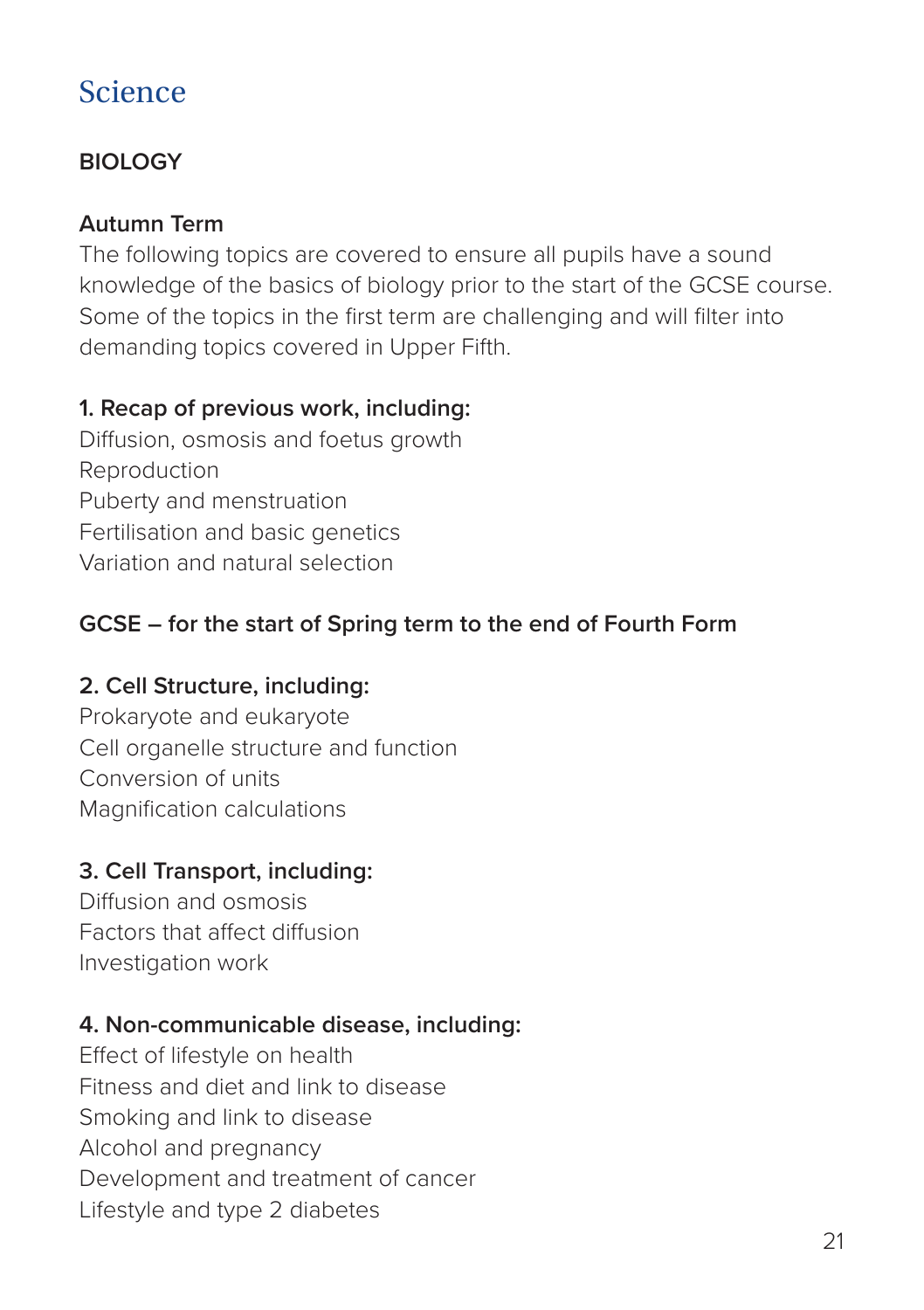### **BIOLOGY** (Continued)

#### **5. Photosynthesis, including;**

Photosynthesis reaction Limiting factors of photosynthesis Testing for substances such as starch Use of photosynthesis in greenhouses and farming

#### **6. Ecosystems, including:**

Nutrient cycles Decay Investigating diversity Adaptations of animals and plants in hot and cold climates Food webs and interdependence Competition

### **CHEMISTRY**

The following topics are covered to ensure all pupils have a sound knowledge of the basics of chemistry prior to the start of the GCSE course.

#### **1. Recap of previous work, including:**

Elements and compounds Metals and Non-Metals

#### **GCSE**

#### **2. Atomic Structure, including:**

Separating techniques History of the atom Structure of the atom Arrangement of electrons Isotopes and ions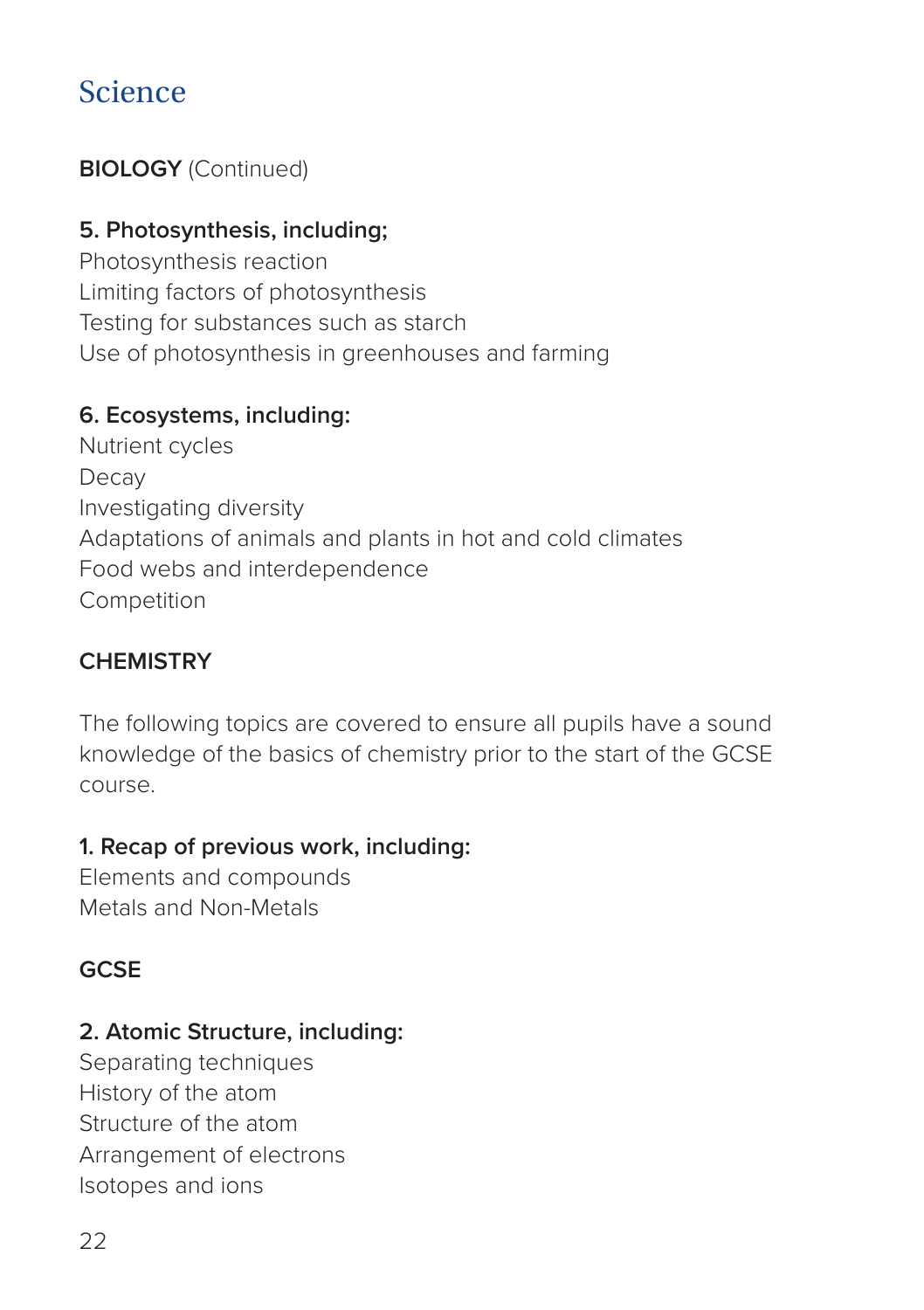### **3. Periodic Table, including:**

History of periodic table Group 1 Group 7 Group 0 Transition Metals

#### **4. Structure and Bonding, including:**

States of matter and changes of state Atoms into ions Ionic bonding Giant ionic structures Covalent bonding Simple Covalent structures Metallic bonding Giant covalent structures Graphite and Diamond Graphene Nanoscience

### **PHYSICS**

The following topics are covered from AQA GCSE Physics (8463):

#### **Autumn Term:**

P1 Energy Conservation and Dissipation

- Energy stores and transfers, measurements and calculations. P3 Global Energy Resources
- Fuel types for electricity generation and sustainable options.
- P6 Molecules and Matter
- States of matter, density and internal energy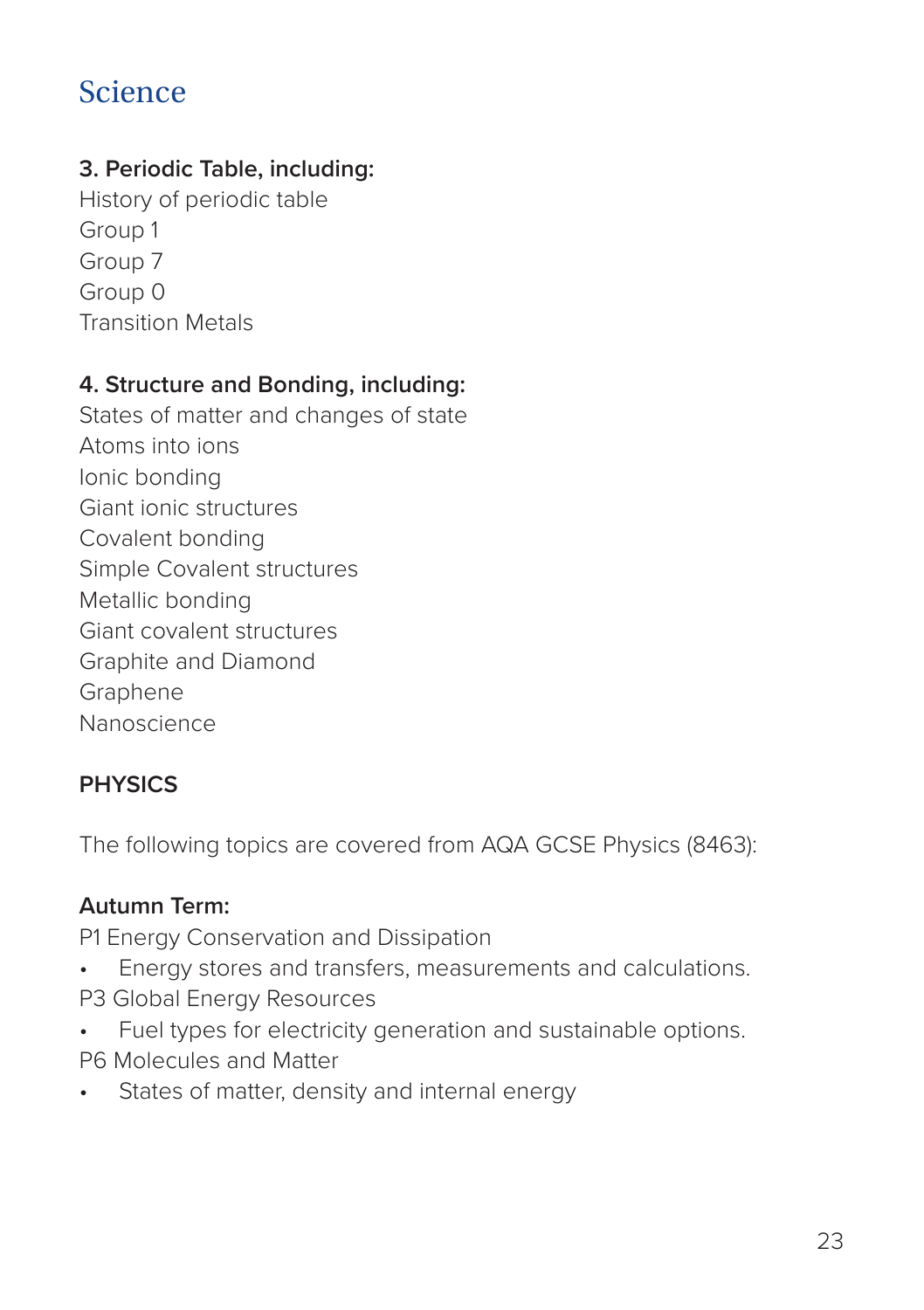#### **Spring Term – AQA GCSE Physics (8463)**

Energy Conservation and Dissipation Appliances and Efficiency Global Energy Resources Work and Power

#### **Summer Term – AQA GCSE Physics (8463)**

P5 Electricity in the Home

• AC, power, cables and plugs and efficiency.

We start the GCSE course at the beginning of the Fourth Form. This allows time, in later years, for extension and reiteration.

We aim to make the Fourth Form programme of study as practical as possible.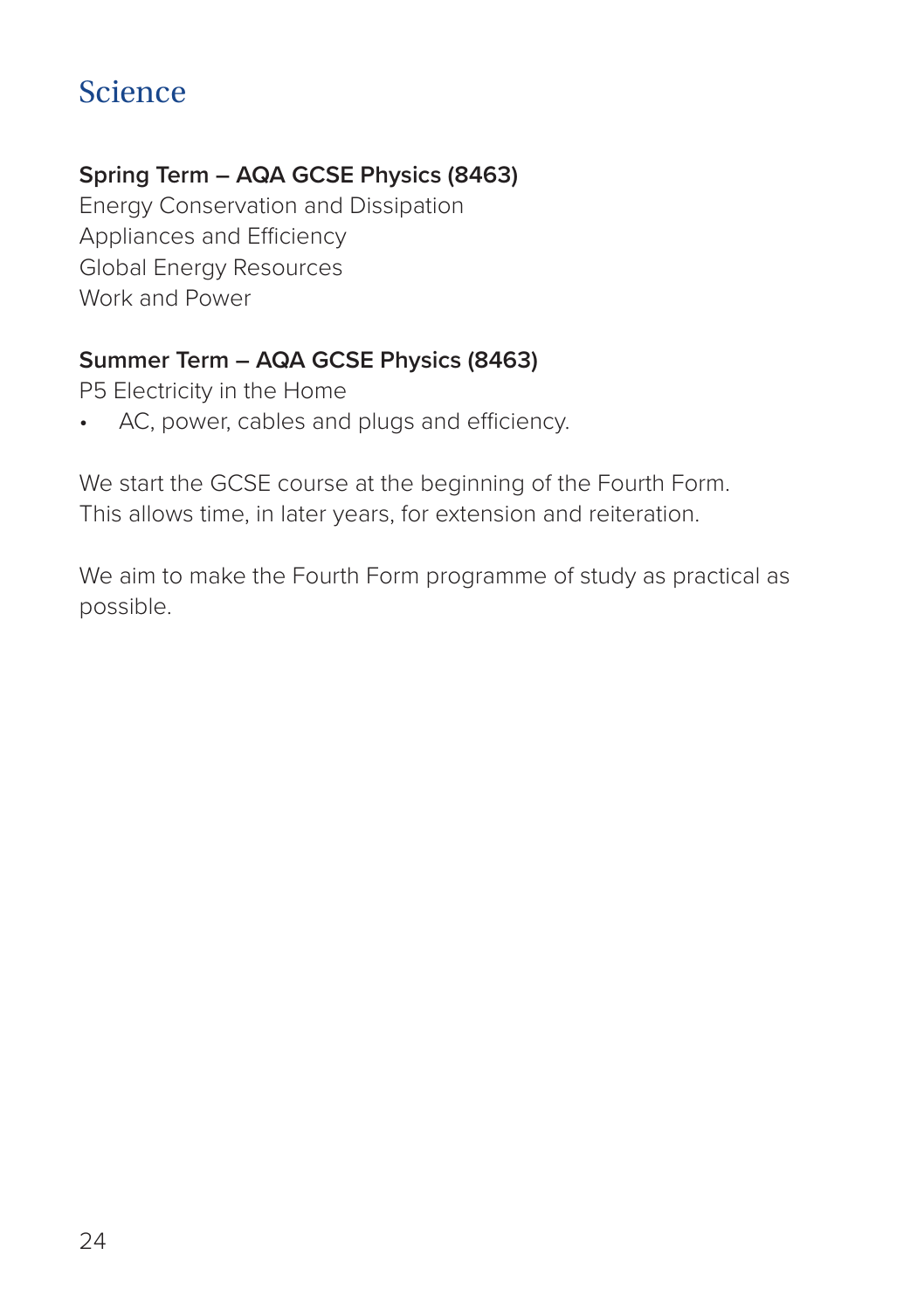# Spanish

Pupils will learn Spanish depending on their previous knowledge of the language. The emphasis is shared equally between the four skills; speaking, listening, reading and writing. This is the first year of a three-year GCSE course; in this year pupils will learn enough to 'get by' in Spain or South America.

#### **Course Content:**

School, part time jobs and future plans Family and friends Holidays Leisure activities Social networks

#### **Background Reading and Extension Work**

Within the department, there is opportunity to:

- Watch films in Spanish
- Familiarise yourself with Spanish geography and culture e.g. festivals and food
- Use of digital language lab and our subscription to
- linguascope.com, Active Teach and Language Gym.
- Bi-lingual Books and monthly magazines available in the library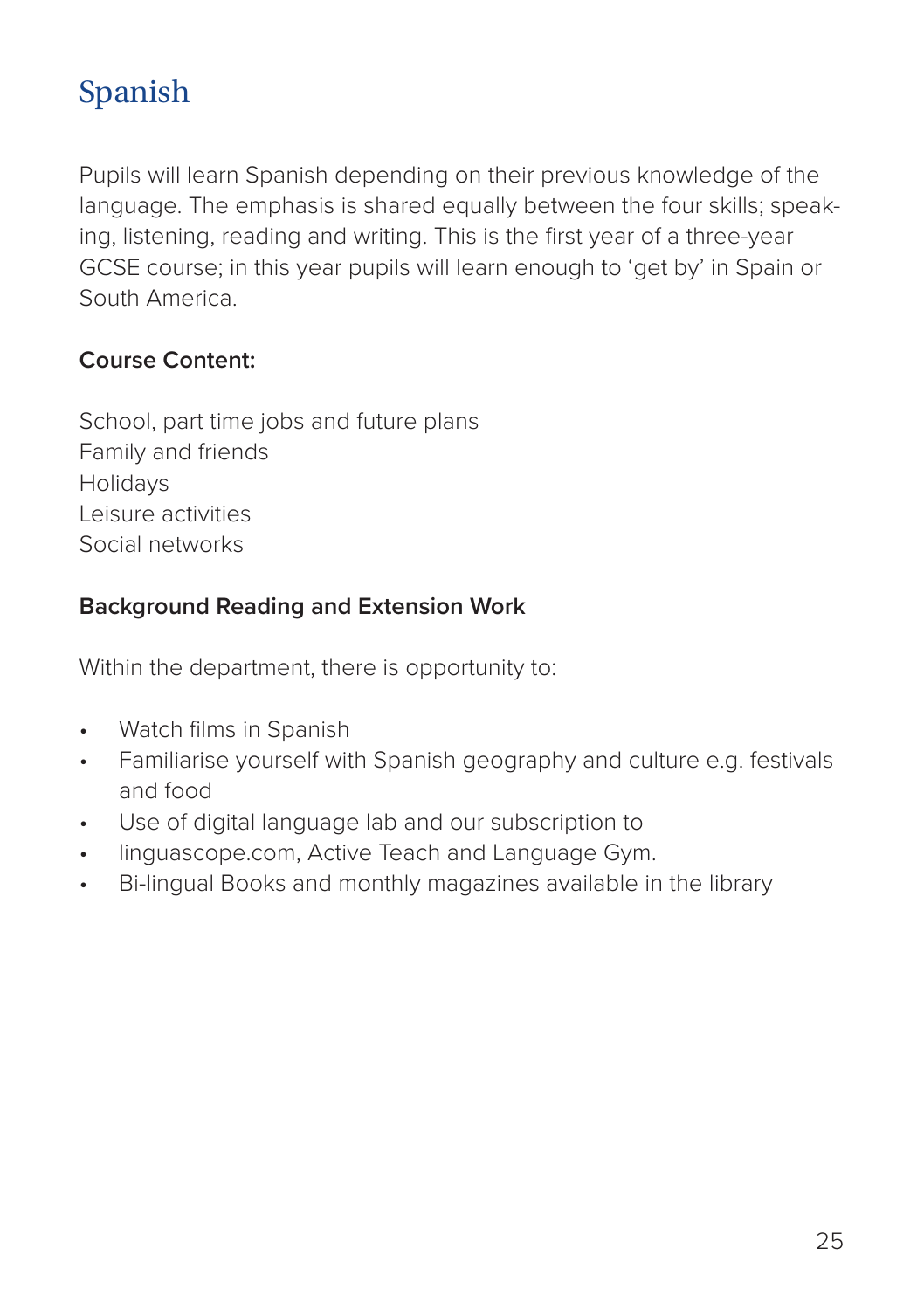# Study Skills and School Values

One of the responsibilities we take seriously at Culford is ensuring that pupils not only study but that they are taught to study. Within the curriculum and tutorial times we ensure that pupils are not only aware of how their long and short term memory works but also the implications for their own study. We cover topics basic organisational skills like time management and self-motivation, through to note taking and revision skills based on educational research findings.

Our programme of study skills is designed to not only support their transition to the Senior School but to also give them a lifelong understanding and love of learning. Through our tutorial system we are able to offer 1 to 1 academic mentoring and support pupils to achieve their potential and enjoy their subjects. For the fourth form there is a focus on personal effectiveness as a learner including topics such as learning and diet, exercise and sleep. These sessions emphasise the role of independence and personal responsibility in learning and preparing pupils for their GCSEs and beyond.

Alongside this we actively promote and espouse in our pupils our core values of being:

Flexible Innovative Dynamic Resilient

This framework enables us to deliver a wider curriculum goal about how to respond to feedback positively, how to problem solve and manage learning. Additionally we look to foster resilience in all pupils to cope with setbacks and keep high expectations of themselves, even when there are challenges. This is achieved through school wide initiatives and inspirational talks and visits as well as day by day in curriculum subjects.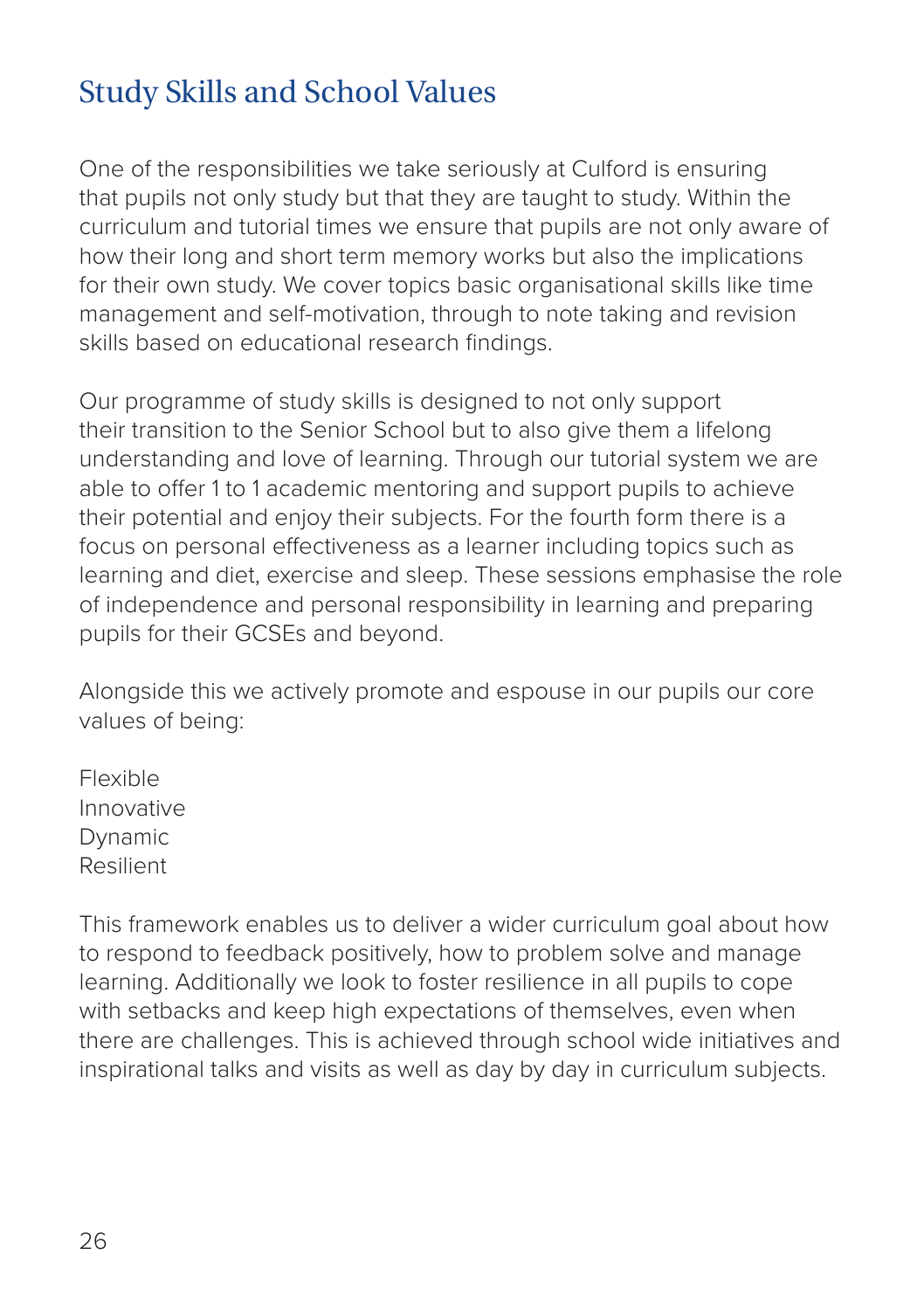# Academic Expectations and Support

#### **Pupils should:**

- Attend lessons properly prepared and ambitious to learn
- Engage actively and positively in learning to support their teachers
- Ensure that all work is done to deadline and to standard
- Prepare for tests thoroughly using active revision strategies
- Reflect upon feedback and focus on areas which need improving
- Agree absences in advance, catching up and submitting all work

#### **Teachers should:**

- Attend lessons properly prepared and ambitious to teach to their best
- Teach challenging lessons that move at pace but support their pupils
- Mark diagnostically offering both praise and ways to improve
- Use the school rewards system to recognise work of a high standard
- Offer individual support to pupils who fall behind or find work difficult
- Refuse to tolerate poor work or unacceptable behaviour

#### **Supportive Framework**

Daily supervised Prep Sessions, Subject Clinics and Academic Clinics are available to help pupils.

For poor work or a deadline missed with a valid reason, a short extension will be given, normally to the end of first break the next day. Beyond that, a pupil will be put in Catch-up so that they can complete the work. For repeated missed deadlines, repeated poor work or poor classroom behaviour, a pupil will be given a Detention.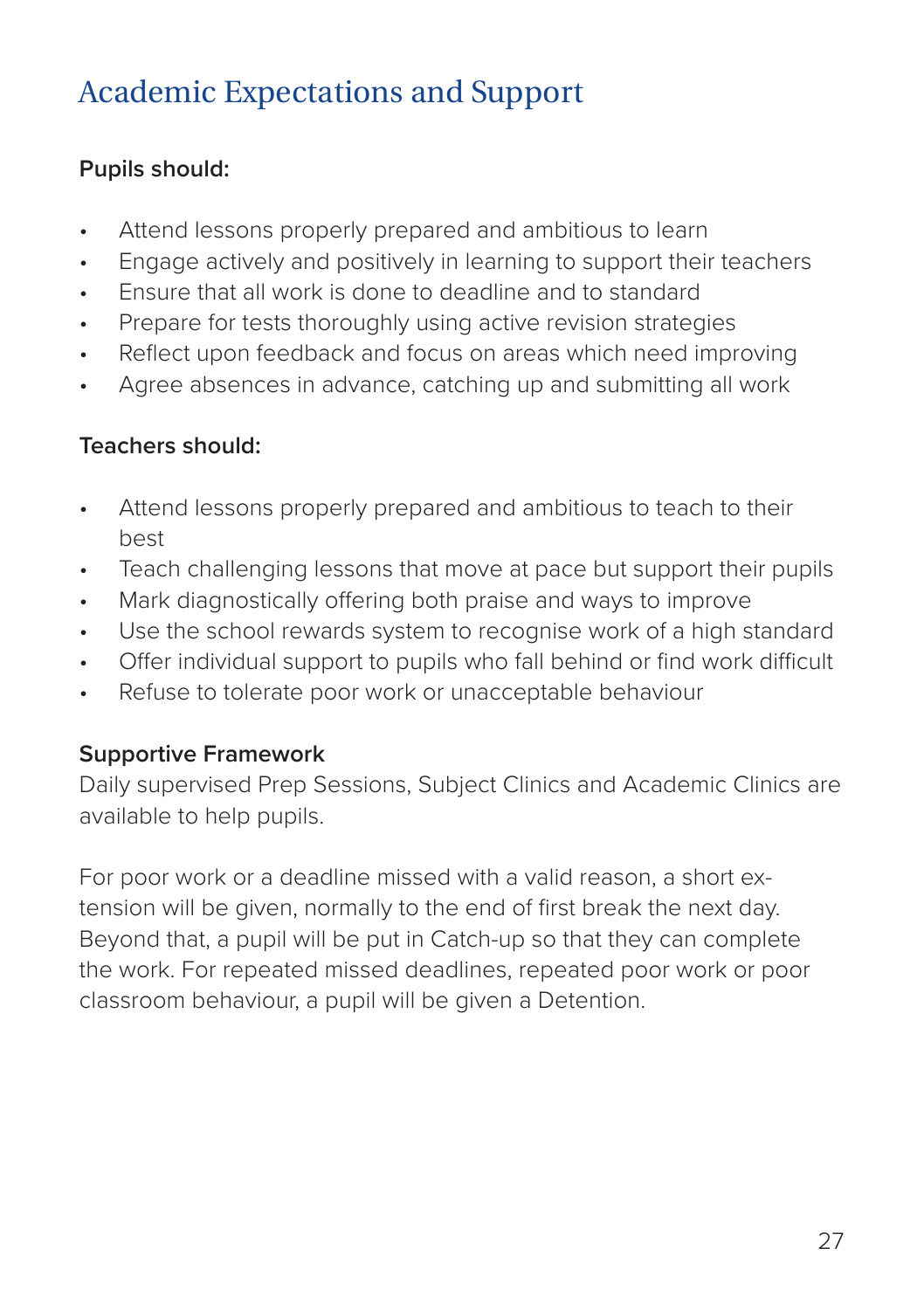Academic Catch-up sessions and Detentions run daily: 16:10-17:00.

Cumulative Detentions lead to: a Saturday Deputy Heads' Detention; a meeting with the Deputy Head; a formal interview with the Headmaster. Letters or emails are written to parents for all Catch-up sessions and Detentions given.

A Satisfecit may be used to report lesson by lesson progress in subjects.

NB: Pupils should see their tutor for advice if struggling with work.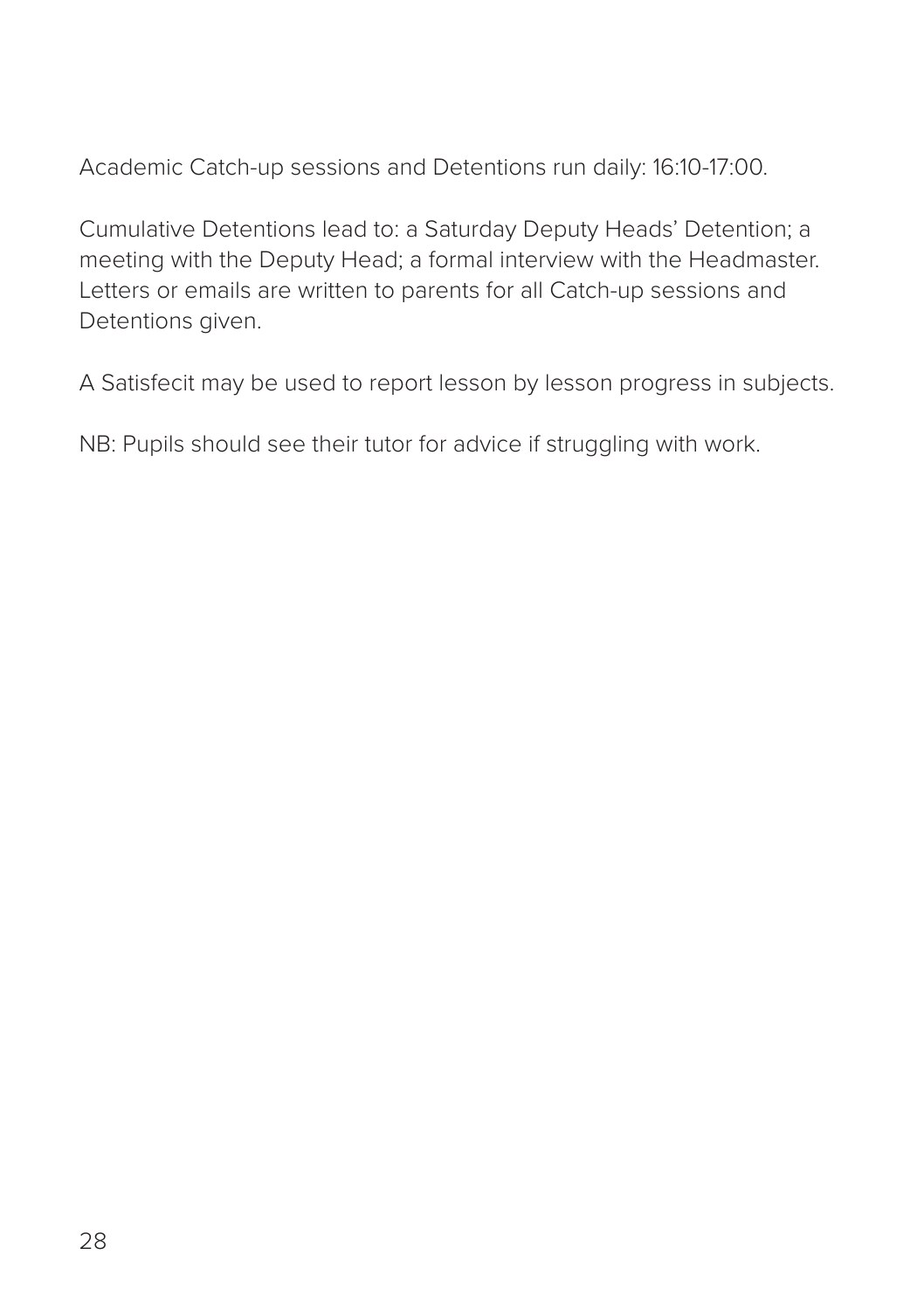# Culford Learner Characteristic Levels

### **Effort Descriptors**

#### **Excellent**

- Excellent learner in terms of school values and growth mind-set: dynamism, resilience, flexibility and innovation.
- Excellent participation in all blended learning activities, often beyond the specification.
- All work, Preps and test performances completed to best of ability, and always to deadline.
- Correct, working equipment and BYOD, and on time for all lessons.
- Excellent management/use of GC and ICT, books/files neat, very highly organised and complete.

### **Very Good**

- A very good learner in terms of school values and growth mindset: dynamism, resilience, flexibility and innovation.
- Very good participation in all blended learning activities.
- All work, Preps and test performances completed to a high standard for ability level, and always to deadline.
- Correct, working equipment and BYOD, and on time for all lessons.
- Very good management/use of GC and ICT, books/files neat, highly organised and complete.

### **Satisfactory**

- A satisfactory learner in terms of school values and growth mindset: dynamism, resilience, flexibility and innovation.
- Satisfactory participation in blended learning activities.
- Work, Preps and test performances completed to a satisfactory standard for ability level, and mostly to deadline.
- Correct, working equipment and BYOD, and on time for lessons.
- Satisfactory management/use of GC and ICT, books/files neat, adequately organised and complete.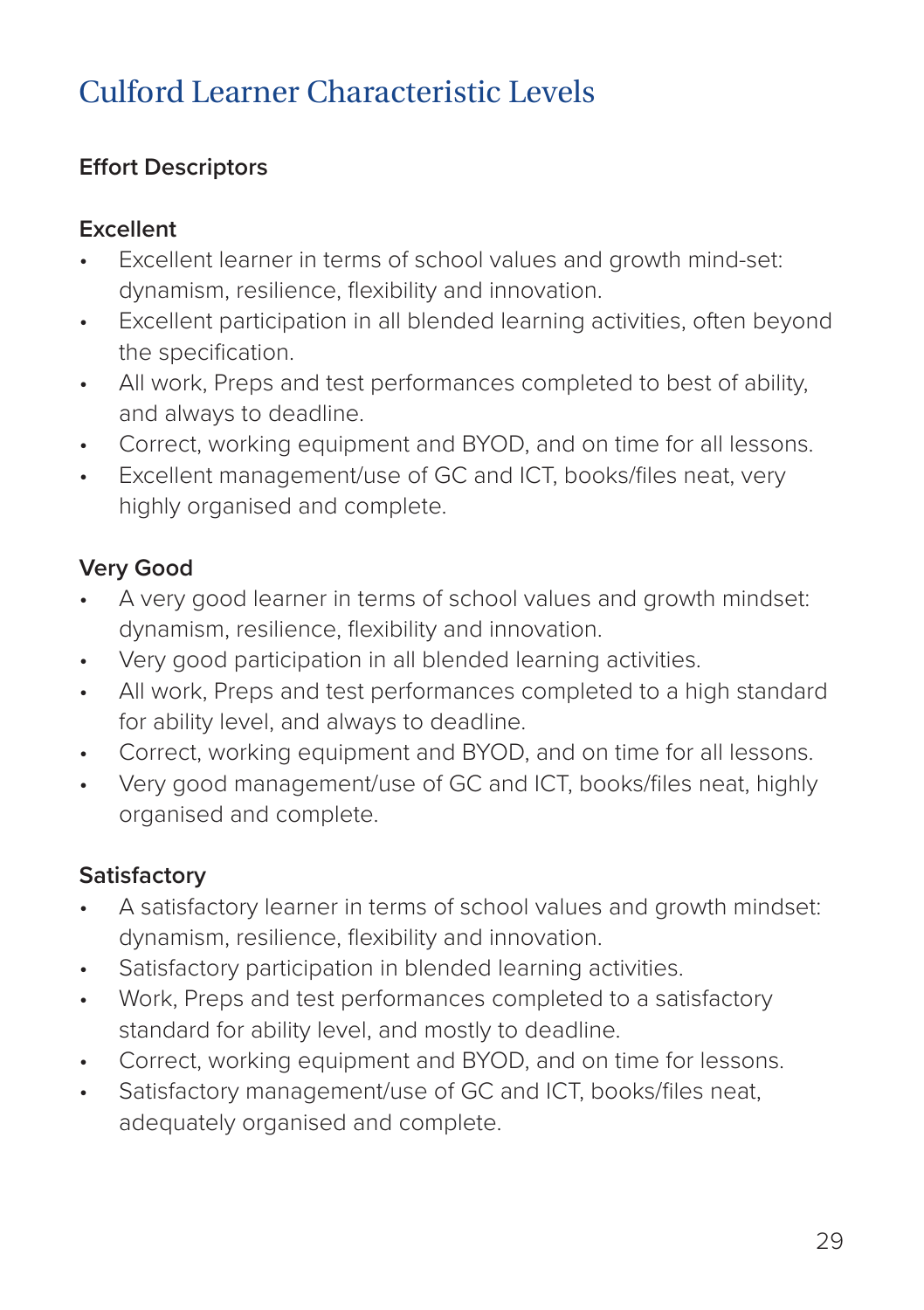### **Below Satisfactory**

- A below satisfactory learner in terms of school values and growth mindset: dynamism, resilience, flexibility and innovation.
- Below satisfactory participation in blended learning activities.
- Work, Preps and test performances completed to a below satisfactory standard for ability level, and not always to deadline.
- Equipment and BYOD not always correct or working, and late for some lessons.
- Below satisfactory management/use of GC and ICT, books/files not always adequately organised, and incomplete in some areas.

### **NB GC refers to Google Classroom, our virtual learning platform of choice; BYOD refers to 'bring your own device' such as a laptop or iPad etc.**

### **Culford Values**

The School's values, with associated learner characteristics, are listed below:



**Flexible:** Reflective thinker who responds positively to change, and seeks advice and support when needed.



**Dynamic:** Proactive self-manager and independent learner, who effectively participates in learning activities either as an individual or in a team.



**Innovative:** Creative thinker who explores possibilities beyond assumptions, problem solves and generates ideas.



**Resilient:** Tenacious individual who is able to withstand difficulties and never give up, and despite barriers, overcome problems.

Inherent in all of the above, is a Growth Mind-Set ethos: abilities can be developed via dedication and hard work, challenges and failures are opportunities to improve learning, and there are no upper limitations.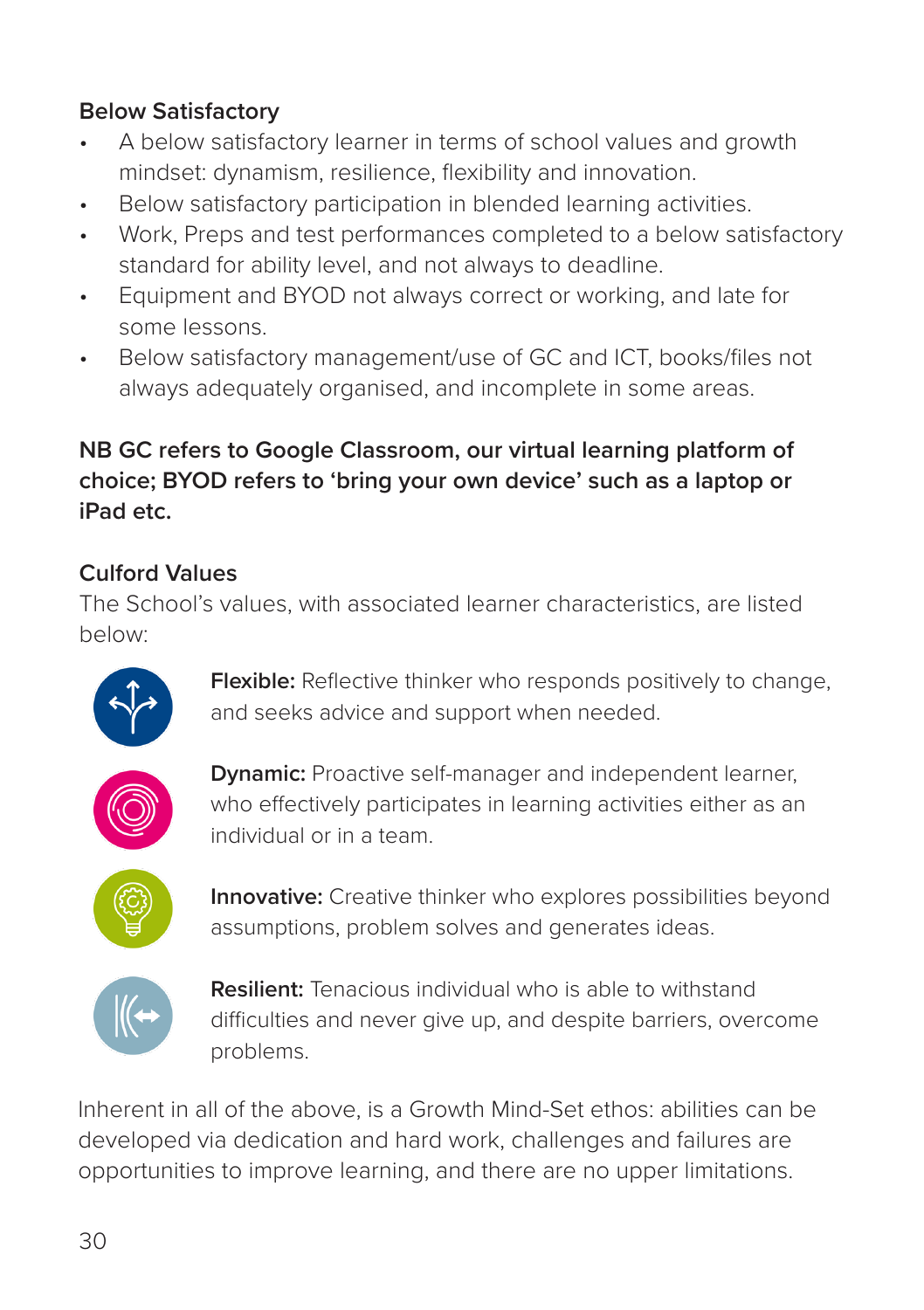# Academic Schedule Outline

**Please note that this schedule may be subject to minor changes.**

### **Autumn Term**

**First Half Term**  Academic Presentations Scholars' Meetings Parents Drinks Reception Tutor/Parent Meetings Assessment Culford Learner Characteristic (CLC) levels and pupil self-assessment

**Second Half Term**  Teacher/Parents' Meeting Assessment attainment and CLC levels

**Spring Term First Half Term**  Full Reports and self assessments

**Second Half-term**  GCSE Presentation and Teacher/Parent Meetings

**Summer Term First Half Term**  Assessment attainment and effort levels with pupil self assessment Speech Day

**Second Half Term**  Internal examinations Exam Results